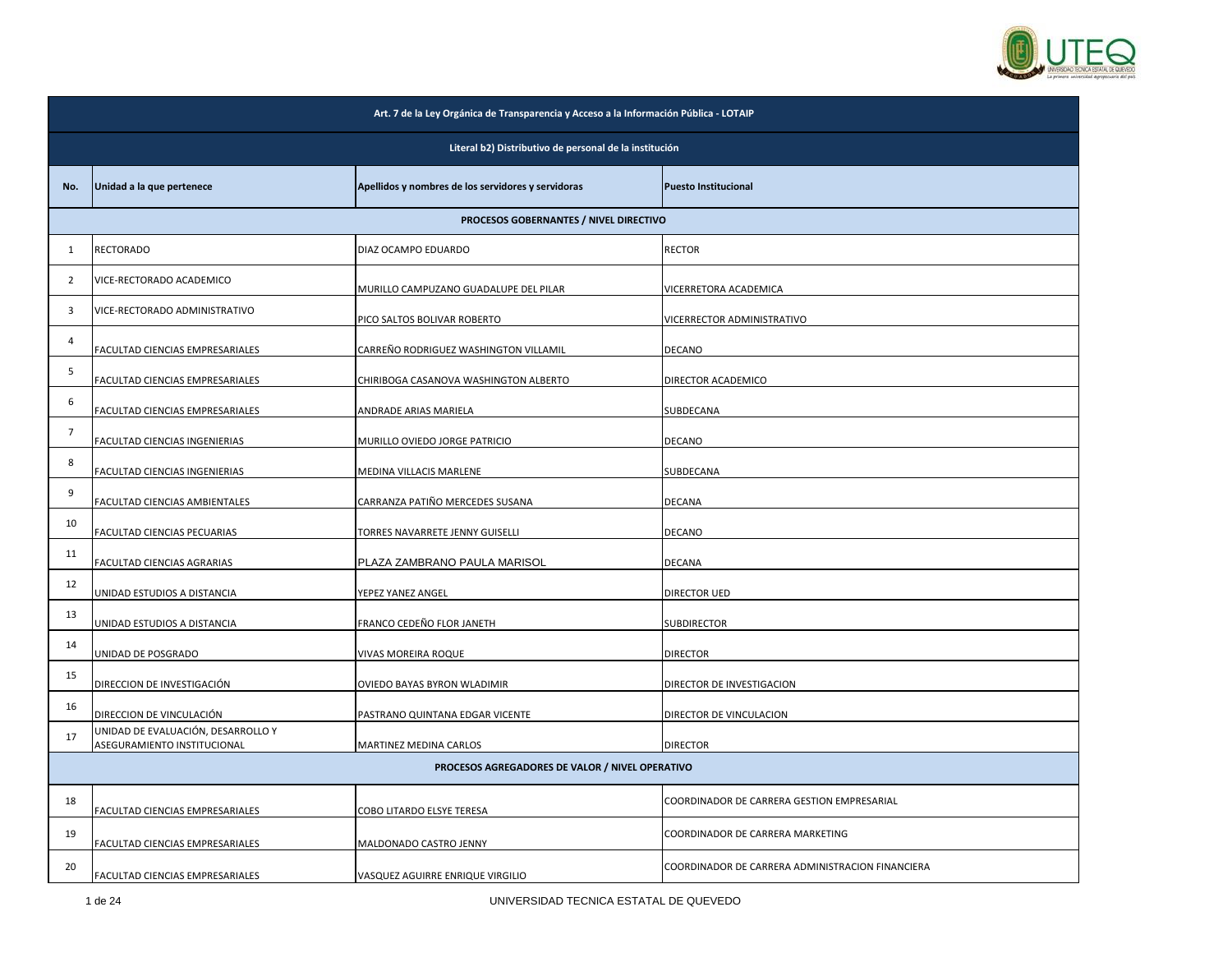

| 21 | FACULTAD CIENCIAS EMPRESARIALES | PALMA LEON AIDA                            | COORDINADOR DE CARRERA CONTABILIDAD Y AUDITORIA                            |
|----|---------------------------------|--------------------------------------------|----------------------------------------------------------------------------|
| 22 | FACULTAD CIENCIAS EMPRESARIALES | ARGUELLO NUÑEZ LEON BENIGNO                | COORDINADOR DE CARRERA ECONOMIA                                            |
| 23 | FACULTAD CIENCIAS INGENIERIAS   | BARZOLA MIRANDA SONIA                      | COORDINADOR DE CARRERA AGROINDUSTRIAL                                      |
| 24 | FACULTAD CIENCIAS INGENIERIAS   | AGUILERA VIDAL HENRY NELSON                | COORDINADOR DE CARRERA SEGURIDAD INDUSTRIAL Y SALUD OCUPACIONAL            |
| 25 | FACULTAD CIENCIAS INGENIERIAS   | BERNAL GUTIERREZ AZUCENA ELIZABETH         | COORDINADOR DE CARRERA INDUSTRIAL                                          |
| 26 | FACULTAD CIENCIAS INGENIERIAS   | <b>GUADALUPE ALMEIDA JORGE LUIS</b>        | COORDINADOR DE CARRERA MECANICA                                            |
| 27 | FACULTAD CIENCIAS INGENIERIAS   | PISCO VANEGAS JUAN CARLOS                  | COORDINADOR DE CARRERA ELECTRICA                                           |
| 28 | FACULTAD CIENCIAS INGENIERIAS   | ZHUMA MERA EMILIO RODRIGO                  | COORDINADOR DE CARRERA TELEMATICA                                          |
| 29 | FACULTAD CIENCIAS INGENIERIAS   | MARQUEZ DE LA PLATA MONTIEL CARLOS VICENTE | COORDINADOR DE CARRERA SISTEMAS Y DISEÑO GRAFICO Y MULTIMEDIA              |
| 30 | FACULTAD CIENCIAS AMBIENTALES   | DIAZ PONCE MARIELA ALEXI                   | COORDINADOR DE CARRERA AMBIENTAL                                           |
| 31 | FACULTAD CIENCIAS AMBIENTALES   | MORENO VERA ANA                            | COODINADOR DE CARRERA ECOTURISMO                                           |
| 32 | FACULTAD CIENCIAS AMBIENTALES   | BELEZACA PINARGOTE CARLOS                  | COORDINADOR DE CARRERA FORESTAL                                            |
| 33 | FACULTAD CIENCIAS PECUARIAS     | SEGOVIA FREIRE GERARDO FRANCISCO           | COORDINADORA DE CARRERA AGROPECUARIA                                       |
| 34 | FACULTAD CIENCIAS PECUARIAS     | VALLEJO TORRES CHISTIAN                    | COORDINADOR DE CARRERA ALIMENTOS                                           |
| 35 | FACULTAD CIENCIAS PECUARIAS     | MONTENEGRO VIVAS LEON BOLIVAR              | COORDINADOR DE CARRERA ZOOTECNIA                                           |
| 36 | FACULTAD CIENCIAS AGRARIAS      | GAIBOR FERNANDEZ RAMIRO                    | COORDINADOR CARREA AGRONOMICA                                              |
| 37 | UNIDAD DE ESTUDIOS A DISTANCIA  | RODRIGUEZ ANGULO DOMINGA                   | COORDINADOR DE CARRERA CONTABILIDAD Y AUDITORIA Y RECURSOS HUMANOS         |
| 38 | UNIDAD DE ESTUDIOS A DISTANCIA  | MONTES VELEZ RAMONA SOLEDAD                | COORDINADOR DE CARRERA DE LICENCIATURA EN ENFERMERÍA                       |
| 39 | UNIDAD DE ESTUDIOS A DISTANCIA  | ZAMORA MAYORGA DARWIN JAVIER               | COORDINADOR DE CARRERA GESTION EMPRESARIAL Y GESTIÓN PUBLICA Y MUNICIPAL   |
| 40 | UNIDAD DE ESTUDIOS A DISTANCIA  | PLUA PANTA KARINA                          | COORDINADOR DE CARRERA DE AGROPECUARIA                                     |
| 41 | UNIDAD DE ESTUDIOS A DISTANCIA  | CARDENAS ZEA MIRIAM                        | COORDINADOR DE CARRERA SISTEMAS                                            |
| 42 | UNIDAD DE ESTUDIOS A DISTANCIA  | VILLARROEL PUMA MARCO FERNANDO             | COORDINADOR DE CARRERA MARKETING Y COMERCIO INTERNACIONAL E ING. COMERCIAL |
| 43 | FACULTAD DERECHO                | CHALEN ESCALANTE ENRIQUE ANIBAL            | COORDINADOR DE CARRERA DERECHO                                             |
| 44 | UNIDAD DE ADMISION Y REGISTRO   | ESCOBAR TERAN HAROLD                       | COORDINADOR UNIDAD DE ADMISION Y REGISTRO                                  |
| 45 | RECTORADO                       | VELIZ INTRIAGO MARIA BEATRIZ               | TECNICO ADMINISTRATIVO                                                     |
|    | 2 de 24                         | UNIVERSIDAD TECNICA ESTATAL DE QUEVEDO     |                                                                            |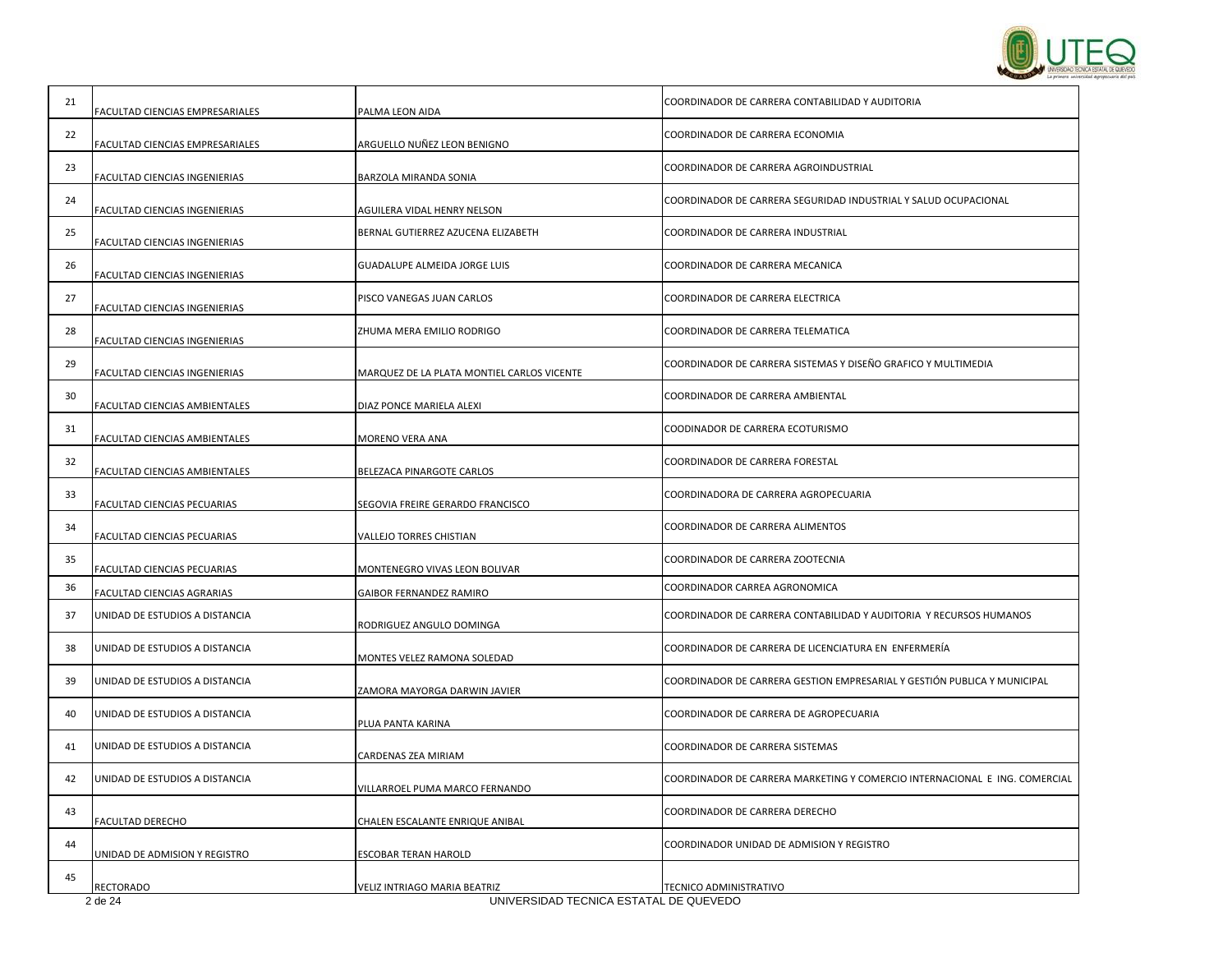

| 46 |                               |                                                      |                                                     |
|----|-------------------------------|------------------------------------------------------|-----------------------------------------------------|
|    | <b>RECTORADO</b>              | BERMEO PAREDES EVA MARIA (LICENCIA SIN REMUNERACION) | ANALISTA DE AUTORIDAD UNIVERSITARIA                 |
| 47 |                               |                                                      |                                                     |
|    | <b>RECTORADO</b>              | ROBAYO QUINTO YORGE WILMER                           | CONSERJE                                            |
| 48 | VICE-RECTORADO ACADEMICO      |                                                      |                                                     |
|    |                               | ERAZO PRADO MERCY RUTH                               | ANALISTA DE AUTORIDAD UNIVERSITARIA                 |
| 49 | VICE-RECTORADO ACADEMICO      | PALLO VELAÑA MONICA AMPARO                           | ANALISTA DE AUTORIDAD UNIVERSITARIA                 |
| 50 | VICE-RECTORADO ADMINISTRATIVO | GOMEZ PONGUILLO EVA RUTH                             | ANALISTA DE AUTORIDAD UNIVERSITARIA                 |
| 51 | DIRECCIÓN ACADÉMICA           |                                                      |                                                     |
|    |                               | GANCHOZO LOOR MELIDA HERMELINDA                      | TECNICO ADMINISTRATIVO                              |
| 52 | RELACIONES PUBLICAS           | MOLINA ALMEIDA ADRIANA GISSELA                       | ASISTENTE DE RELACIONES PUBLICAS                    |
| 53 | SECRETARÍA GENERAL            |                                                      |                                                     |
|    |                               | PINCAY ORTEGA MARIA JACQUELINE                       | ANALISTA DE DOCUMENTACION ARCHIVO Y CERTIFICACION 2 |
| 54 | SECRETARÍA GENERAL            | LARA VERA EDWIN ALEJANDRO                            | ANALISTA DE DOCUMENTACION ARCHIVO Y CERTIFICACION 1 |
|    | SECRETARÍA GENERAL            |                                                      |                                                     |
| 55 |                               | GOMEZ BARRE SANDRA CECILIA                           | ANALISTA DE DOCUMENTACION ARCHIVO Y CERTIFICACION 1 |
| 56 | SECRETARÍA GENERAL            | MUÑOZ LOOR RODRIGO NICANOR                           | ANALISTA DE DOCUMENTACION ARCHIVO Y CERTIFICACION 1 |
|    |                               |                                                      |                                                     |
| 57 | <b>COMPRAS PUBLICAS</b>       | AREVALO TOBAR YUNI ELIZABETH                         | ANALISTA DE COMPRAS PUBLICAS 2                      |
| 58 | <b>COMPRAS PUBLICAS</b>       | FIGUEROA QUILA LAURA ELVIRA                          | ANALISTA DE COMPRAS PUBLICAS 1                      |
| 59 | <b>COMPRAS PUBLICAS</b>       |                                                      |                                                     |
|    |                               | ROSADO MONTOYA MILDRED LILI                          | ANALISTA DE COMPRAS PUBLICAS 2                      |
| 60 | <b>COMPRAS PUBLICAS</b>       |                                                      |                                                     |
|    |                               | VELIZ INTRIAGO MARIA DETSY                           | ANALISTA DE ELABORACION Y REGISTRO DE TITULOS       |
| 61 | CONTROL DE ACTIVOS Y BODEGA   |                                                      |                                                     |
|    |                               | COELLO MONTOYA AMADO ENRIQUE                         | ASISTENTE DE CONTROL DE BODEGAS                     |
| 62 | CONTROL DE ACTIVOS Y BODEGA   | PALACIOS GOMEZ IRVING ANTONIO                        | ASISTENTE DE ACTIVOS FIJOS                          |
| 63 | CONTROL DE ACTIVOS Y BODEGA   | TRIANA MUÑOZ MARIO ROBERTO                           | ASISTENTE DE ACTIVOS FIJOS                          |
|    |                               |                                                      |                                                     |
| 64 | CONTROL DE ACTIVOS Y BODEGA   | TOALA BAQUE ANGEL MANUEL                             | ASISTENTE DE CONTROL DE BODEGAS                     |
| 65 | PROCURADURÍA                  | SANTILLAN FLOR GLADYS MAGDALENA                      | PROCURADOR 1                                        |
| 66 | POSGRADO                      |                                                      |                                                     |
|    |                               | PARRAGA PADILLA CARMEN ELIZABETH                     | TECNICO ADMINISTRATIVO                              |
| 67 | <b>POSGRADO</b>               | LORES GUERRA MARIO GABRIEL                           | CONSERJE                                            |
| 68 | <b>POSGRADO</b>               |                                                      |                                                     |
|    |                               | ZAMBRANO PLAZA ANGEL GERMAN                          | <b>OFICINISTA</b>                                   |
| 69 | <b>TALENTO HUMANO</b>         | BONILLA CARBO MONICA LORENA                          | TECNICO ADMINISTRATIVO                              |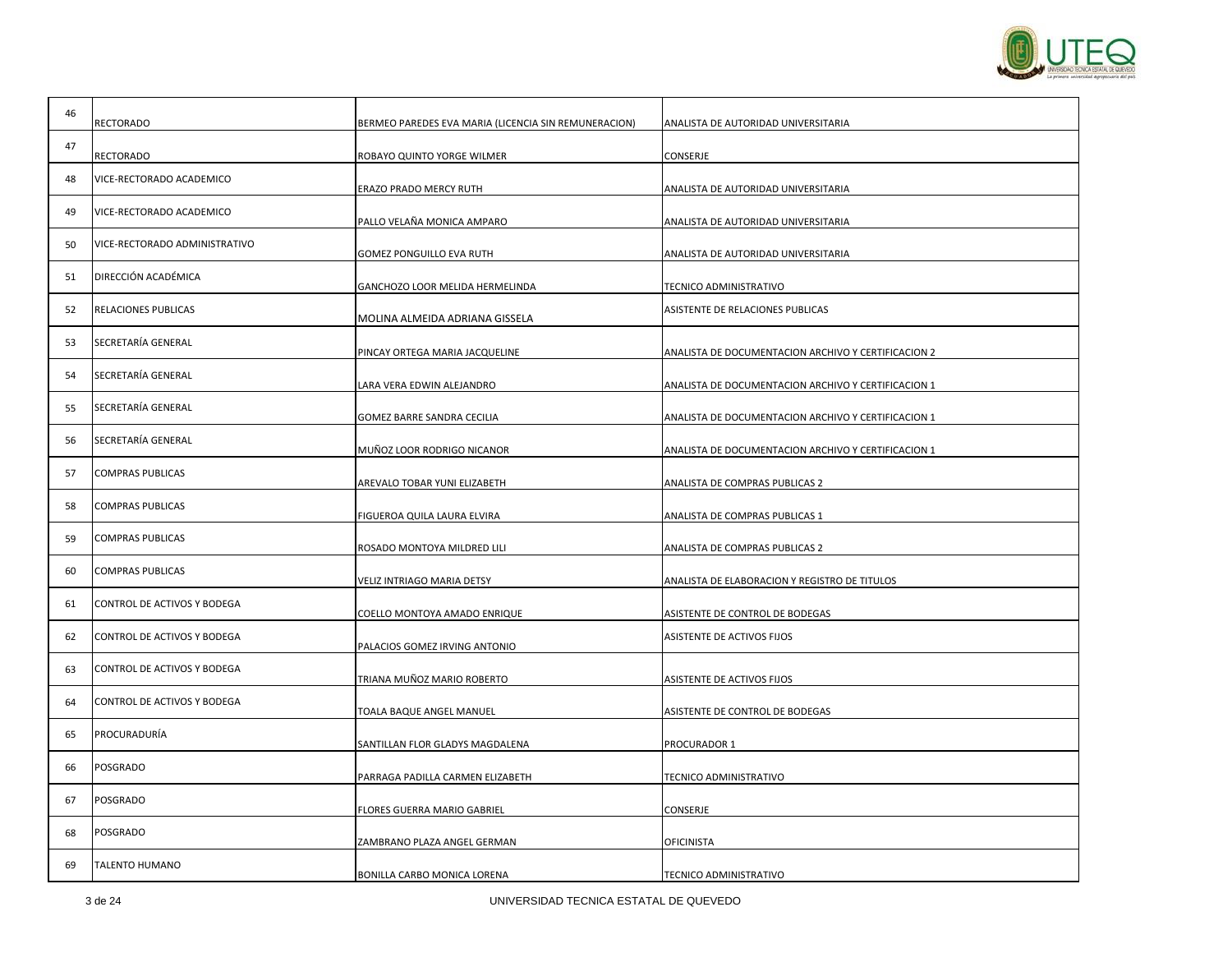

| 70 | <b>TALENTO HUMANO</b>                  | RACINES MACIAS RUTH ELIZABETH      | ANALISTA DE TALENTO HUMANO 2                            |
|----|----------------------------------------|------------------------------------|---------------------------------------------------------|
| 71 | <b>TALENTO HUMANO</b>                  |                                    | ANALISTA DE TALENTO HUMANO 2                            |
| 72 | <b>TALENTO HUMANO</b>                  | FAJARDO ROMERO JESSICA DEL ROCIO   |                                                         |
| 73 | <b>TALENTO HUMANO</b>                  | GANCHOZO FLOREANO AMERICA INES     | ANALISTA DE TALENTO HUMANO 1                            |
| 74 | <b>TALENTO HUMANO</b>                  | FARIAS VERGARA JENNY DOLORES       | ANALISTA DE TALENTO HUMANO 2                            |
| 75 | <b>TALENTO HUMANO</b>                  | CARDENAS MOLINA CARMEN VIRGINIA    | ANALISTA DE TALENTO HUMANO 2                            |
|    |                                        | ORTIZ BASANTES MERY ARACELY        | ANALISTA DE TALENTO HUMANO 2                            |
| 76 | TALENTO HUMANO                         | RODRIGUEZ GUALE JOSE LEONARDO      | ESPECIALISTA EN SEGURIDAD E HIGIENE OCUPACIONAL         |
| 77 | <b>TALENTO HUMANO</b>                  | SOLIS BARROS WASHINGTON EDUARDO    | CONSERJE                                                |
| 78 | BIENESTAR UNIVERSITARIO                | FERNANDEZ HIDALGO ELSA DE JESUS    | TRABAJADOR SOCIAL                                       |
| 79 | BIENESTAR UNIVERSITARIO                | REYES TORRES GUILLERMO RIGOBERTO   | PROMOTOR UNIVERSITARIO                                  |
| 80 | <b>BIENESTAR UNIVERSITARIO</b>         |                                    |                                                         |
| 81 | BIENESTAR UNIVERSITARIO                | ALARCON LOPEZ JUAN JONNY           | ASISTENTE DE PROMOTOR UNIVERSITARIO                     |
|    |                                        | SANCHEZ CORDOVA ADELAIDA JACKELINE | ASISTENTE DE PROMOTOR UNIVERSITARIO                     |
| 82 | BIENESTAR UNIVERSITARIO                | JARAMILLO OLIVO GUILLERMO BARTOLO  | ASISTENTE DE PROMOTOR UNIVERSITARIO                     |
| 83 | <b>BIENESTAR UNIVERSITARIO</b>         | MORAN SUAREZ FERNANDO DANIEL       | ASISTENTE DE PROMOTOR UNIVERSITARIO                     |
| 84 | BIENESTAR UNIVERSITARIO                | MIRANDA ULLON SANTOS JUAN          | ASISTENTE DE PROMOTOR UNIVERSITARIO                     |
| 85 | BIENESTAR UNIVERSITARIO                | PEREZ CARRANZA JORGE SANTIAGO      | ASISTENTE DE PROMOTOR UNIVERSITARIO                     |
| 86 | BIENESTAR UNIVERSITARIO                | VILLON VILLEGAS MAGNO RICARDO      | PROMOTOR UNIVERSITARIO                                  |
| 87 | BIENESTAR UNIVERSITARIO                | RIVADENEIRA INTRIAGO MARIANA JESUS | PSICOLOGA                                               |
| 88 | BIENESTAR UNIVERSITARIO                |                                    |                                                         |
| 89 | UNIDAD DE PLANIFICACION                | MAYORGA BRIONES HENRY BOLIVAR      | CONSERJE                                                |
|    |                                        | RODRIGUEZ VELEZ YOCONDA PILAR      | ANALISTA DE PLANIFICACION 1                             |
| 90 | UNIDAD DE PLANIFICACION                | PALMA ALAVA PABLO ELVER            | ANALISTA DE PLANIFICACION 2                             |
| 91 | COMISIÓN GENERAL DE EVALUACIÓN INTERNA | DIAZ OCAMPO RAUL GILBERTO          | PRESIDENTE DE LA COMISIÓN GENERAL DE EVALUACIÓN INTERNA |
| 92 | EVALUACION                             | GARCES ESTRELLA SORAYA MAGALLY     | ANALISTA DE EVALUACION 2                                |
| 93 | <b>EVALUACION</b>                      | BRIONES CHILAN ERASMO LIDER        | ANALISTA DE EVALUACION 1                                |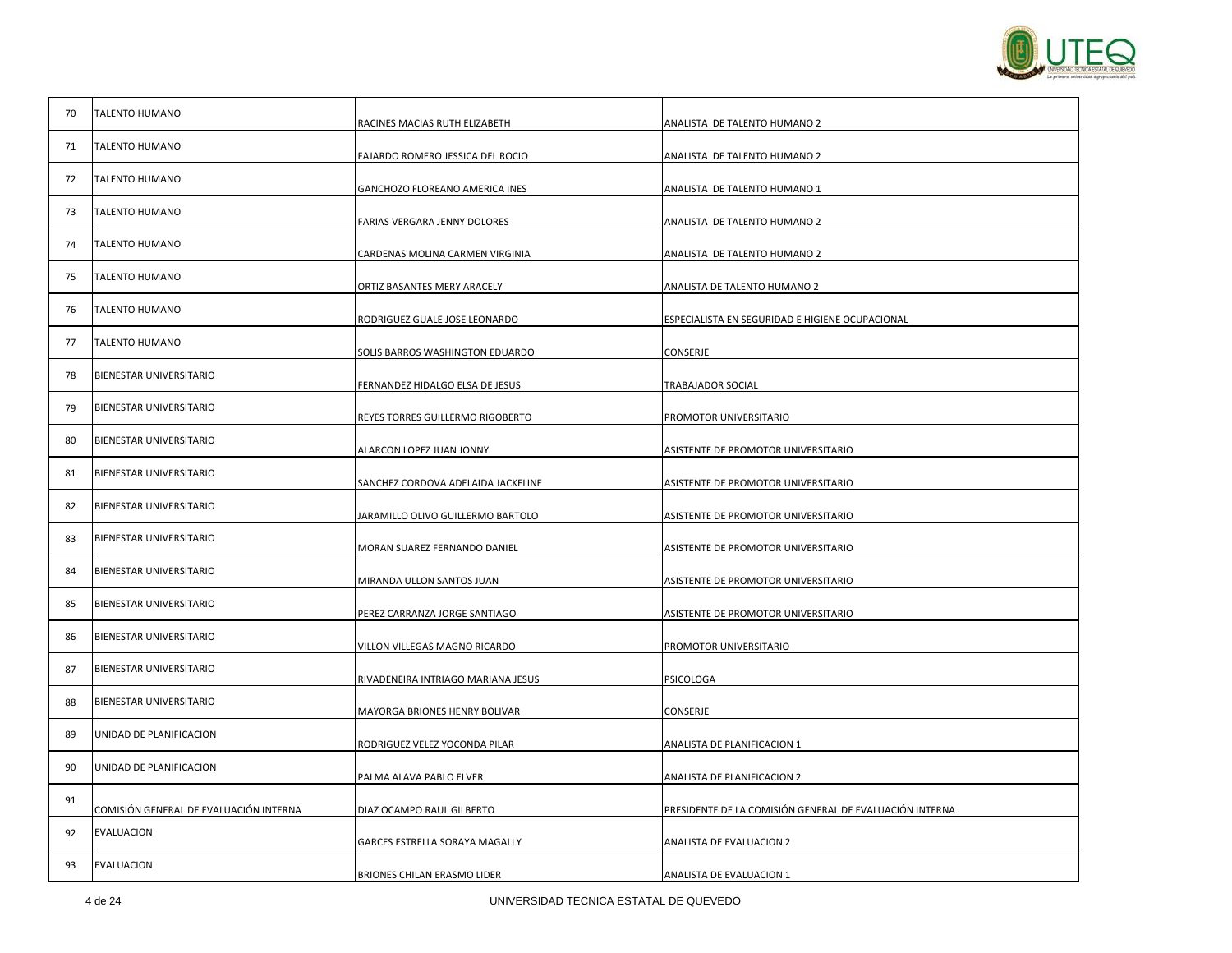

| 94  | <b>FINANCIERO</b>        | LOOR ALCIVAR LAURO FREDDY                                                      | TECNICO ADMINISTRATIVO     |
|-----|--------------------------|--------------------------------------------------------------------------------|----------------------------|
| 95  | <b>FINANCIERO</b>        | MINOTA CAMPOS PRENLIN DULLIS                                                   | CONSERJE                   |
| 96  | <b>PRESUPUESTO</b>       |                                                                                |                            |
| 97  | CONTABILIDAD             | SANCHEZ FUENTES ESTHER ANGELA                                                  | ANALISTA DE PRESUPUESTO 2  |
|     |                          | FALCONES ESPINOZA EMMA MARIA                                                   | <b>CONTADOR GENERAL</b>    |
| 98  | CONTABILIDAD             | MENDOZA LERTORA MARIA ALEXANDRA                                                | ANALISTA DE CONTABILIDAD 1 |
| 99  | CONTABILIDAD             | VELIZ CHEVEZ CARMEN MAGDALENA                                                  | ANALISTA DE CONTABILIDAD 1 |
| 100 | TESORERÍA                | GARCES BARCO WILMER EDUARDO                                                    | <b>TESORERO GENERAL</b>    |
| 101 | TESORERÍA                | DELGADO ZAMORA MARIA ISABEL (SUSPENSION TEMPORAL SIN GOC ANALISTA DE TESORERIA |                            |
| 102 | APOYO A LA GESTION       | YEPEZ SALINAS WILSON ANTONIO                                                   | TECNICO DE AUDIO Y VIDEO   |
| 103 | APOYO A LA GESTION       |                                                                                |                            |
| 104 | APOYO A LA GESTION       | PLUAS MUÑOZ EDUARDO MANUEL                                                     | CONSERJE                   |
|     |                          | CRIOLLO VELOZ PAULINO EFRAIN                                                   | ASISTENTE                  |
| 105 | SERVICIOS UNIVERSITARIOS | ZAMBRANO LOPEZ GERMANIA JANETH                                                 | CONSERJE                   |
| 106 | SERVICIOS UNIVERSITARIOS | ALCIVAR ESPINALES JOSE MANUEL                                                  | GASFITERO                  |
| 107 | SERVICIOS UNIVERSITARIOS | CANO HERRERA GALO TEOBALDO                                                     | AUXILIAR DE MANTENIMIENTO  |
| 108 | SERVICIOS UNIVERSITARIOS | CARABAJO PERALTA JULIO HUMBERTO                                                | <b>GASFITERO</b>           |
| 109 | SERVICIOS UNIVERSITARIOS | CARRANZA CARRANZA JAVIER MAXIMO                                                | AUXILIAR DE MANTENIMIENTO  |
| 110 | SERVICIOS UNIVERSITARIOS |                                                                                |                            |
| 111 | SERVICIOS UNIVERSITARIOS | CERCADO COBEÑA NEIL FRANCISCO                                                  | AUXILIAR DE MANTENIMIENTO  |
|     | SERVICIOS UNIVERSITARIOS | ERAZO FERNANDEZ FRANKLIN RAFAEL                                                | AUXILIAR DE MANTENIMIENTO  |
| 112 |                          | FRANCO VEAS FELIX WILMER                                                       | <b>ELECTRICISTA</b>        |
| 113 | SERVICIOS UNIVERSITARIOS | MACIAS GARCIA JAVIER ENRIQUE                                                   | AUXILIAR DE MANTENIMIENTO  |
| 114 | SERVICIOS UNIVERSITARIOS | MAYORGA PERALTA EPIFANIO SATURDINO                                             | AUXILIAR DE MANTENIMIENTO  |
| 115 | SERVICIOS UNIVERSITARIOS | PAEZ RECALDE ELVIS RENE                                                        | AUXILIAR DE MANTENIMIENTO  |
| 116 | SERVICIOS UNIVERSITARIOS | PAREDES CHEME JORGE JIMMY                                                      | AUXILIAR DE MANTENIMIENTO  |
| 117 | SERVICIOS UNIVERSITARIOS | REINA CHENCHE HECTOR TOMAS                                                     | ALBAÑIL                    |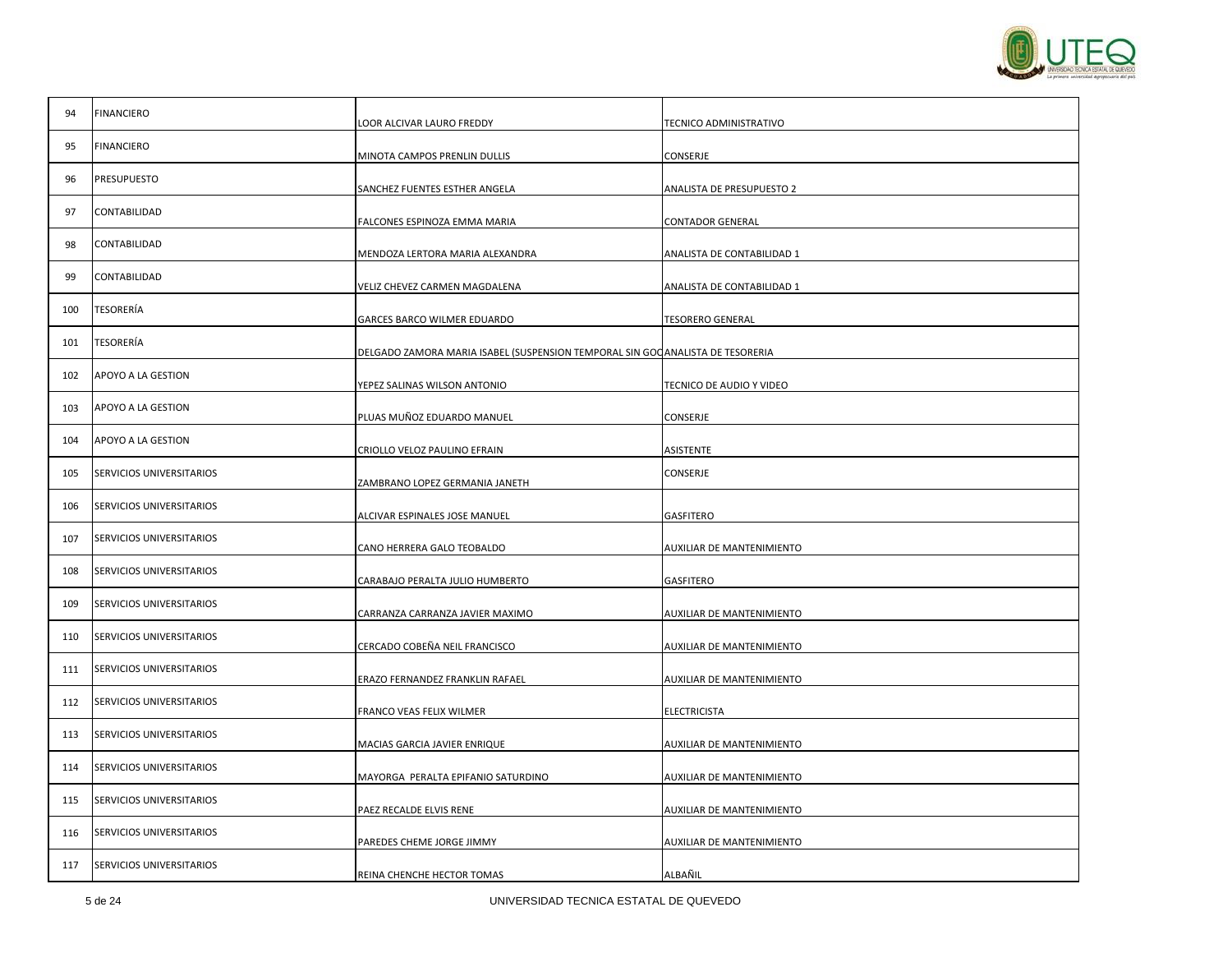

| 118 | SERVICIOS UNIVERSITARIOS     | VARGAS SANCHEZ NESTOR SILVIDE         | <b>AUXILIAR DE MANTENIMIENTO</b>                                                           |
|-----|------------------------------|---------------------------------------|--------------------------------------------------------------------------------------------|
| 119 | SERVICIOS UNIVERSITARIOS     | ALVAREZ YOZA DANNY DANIEL             | OPERADOR DE MAQUINA                                                                        |
| 120 | SERVICIOS UNIVERSITARIOS     | SALDAÑA MORA EUDER BENEDICTO          | AUXILIAR DE MANTENIMIENTO                                                                  |
| 121 | TECNOLOGIA DE LA INFORMACION | FIALLOS BARRIONUEVO ALEX ROSENDO      | ANALISTA DE TECNOLOGIAS DE LA INFORMACION 2                                                |
| 122 | TECNOLOGIA DE LA INFORMACION | CRUZ GARSON JOHN JAVIER               | ASISTENTE DE TECNOLOGIAS DE LA INFORMACION                                                 |
| 123 | TECNOLOGIA DE LA INFORMACION | PAREDES CARRERA MIGUEL ANTONIO        | CONSERJE                                                                                   |
| 124 | TECNOLOGIA DE LA INFORMACION | ULLOA CALERO MERCY MAGDALENA          | ANALISTA DE TECNOLOGIAS DE LA INFORMACION 1                                                |
| 125 | TECNOLOGIA DE LA INFORMACION |                                       |                                                                                            |
| 126 | TECNOLOGIA DE LA INFORMACION | MORA SEGURA ANGEL WASHINGTON          | ANALISTA DE TECNOLOGIAS DE LA INFORMACION 1<br>ANALISTA DE TECNOLOGIAS DE LA INFORMACION 1 |
| 127 | TECNOLOGIA DE LA INFORMACION | TOAZA FIERRO GERARDO EUSCADY          |                                                                                            |
| 128 | TECNOLOGIA DE LA INFORMACION | AGUIRRE PEREZ MARGOTH DE LAS MERCEDES | ANALISTA DE TECNOLOGIAS DE LA INFORMACION 2                                                |
| 129 | TECNOLOGIA DE LA INFORMACION | SANCHEZ FUENTES OSCAR ALBERTO         | CONSERJE                                                                                   |
| 130 | TECNOLOGIA DE LA INFORMACION | CHAVEZ BOZA BETTY MARGARITA           | ANALISTA DE TECNOLOGIAS DE LA INFORMACION 2                                                |
| 131 | TECNOLOGIA DE LA INFORMACION | BOBADILLA LLAGUNO MARJORIE ARACELY    | ASISTENTE DE TECNOLOGIAS DE LA INFORMACION                                                 |
| 132 | TECNOLOGIA DE LA INFORMACION | MARTINEZ JURADO EVELIN PAOLA          | ANALISTA DE TECNOLOGIAS DE LA INFORMACION 2                                                |
| 133 | TECNOLOGIA DE LA INFORMACION | CEDEÑO SALAZAR CLOTARIO BLADIMIR      | ANALISTA DE TECNOLOGIAS DE LA INFORMACION 2                                                |
| 134 | TECNOLOGIA DE LA INFORMACION | IBARRA ALAVA MERY YOLANDA             | ANALISTA DE TECNOLOGIAS DE LA INFORMACION 1                                                |
| 135 | TECNOLOGIA DE LA INFORMACION | ZORRILLA SEGURA MARCIANO GABRIEL      | CONSERJE                                                                                   |
| 136 | <b>BIBLIOTECA</b>            | MONTES GUTIERREZ SEGUNDO AMABLE       | CONSERJE                                                                                   |
| 137 | <b>BIBLIOTECA</b>            | MUÑOZ ZAMORA ELITE MARGOTH            | <b>BIBLIOTECARIO</b>                                                                       |
|     |                              | PEREZ MERO TANIA MONSERRATE           | <b>BIBLIOTECARIO</b>                                                                       |
| 138 | <b>BIBLIOTECA</b>            | CAMPI CASTRO WELLINGTON ALBERTO       | ASISTENTE DE BIBLIOTECA                                                                    |
| 139 | <b>BIBLIOTECA</b>            | ROMERO VALENCIA ANGEL GERMAN          | ASISTENTE DE BIBLIOTECA                                                                    |
| 140 | <b>BIBLIOTECA</b>            | CARRANZA REINA PEDRO                  | CONSERJE                                                                                   |
| 141 | SERVICIOS MEDICOS            | INTRIAGO ZAMORA YOBER STALIN          | <b>MEDICO GENERAL</b>                                                                      |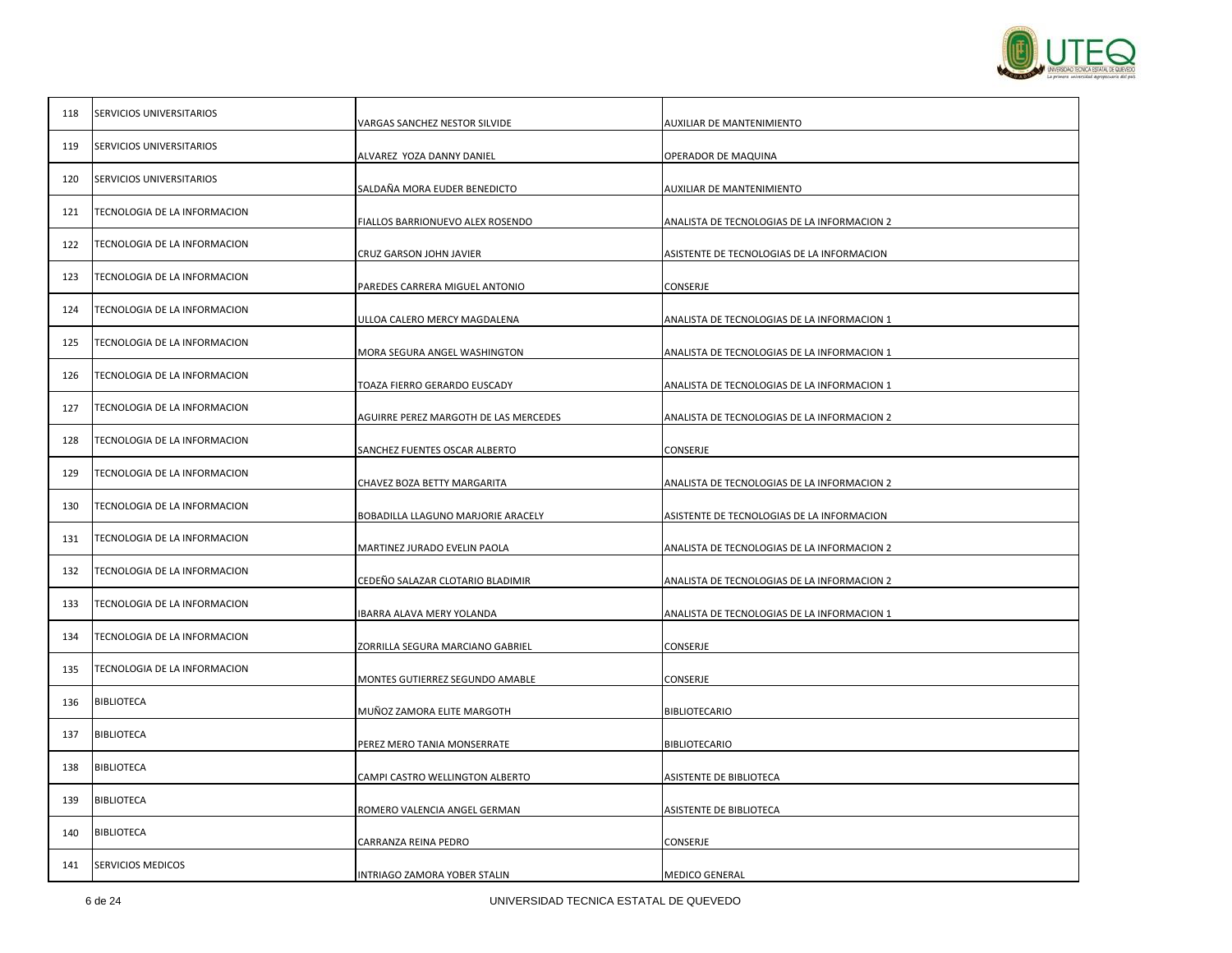

| 142 | SERVICIOS MEDICOS                  | LOOR INTRIAGO MIRYAN MARIA            | <b>MEDICO GENERAL</b>                         |
|-----|------------------------------------|---------------------------------------|-----------------------------------------------|
| 143 | <b>SERVICIOS MEDICOS</b>           |                                       | ENFERMERA                                     |
| 144 | <b>TRANSPORTE</b>                  | FERNANDEZ IBARRA MARIA ARACELY        |                                               |
| 145 | <b>TRANSPORTE</b>                  | MORANTE ANCHUNDIA DANIEL ASSAD        | ANALISTA DE ACTIVOS FIJOS                     |
|     |                                    | MERO ALCIVAR CRISTOBAL COLON          | <b>CHOFER</b>                                 |
| 146 | <b>TRANSPORTE</b>                  | MORAN MONTOYA ALBERTO ANTONIO         | <b>CHOFER</b>                                 |
| 147 | <b>TRANSPORTE</b>                  | CEVALLOS ESCANDON GUIDO ENRIQUE       | <b>CHOFER</b>                                 |
| 148 | <b>TRANSPORTE</b>                  | GUTIERREZ ACEVEDO JORGE LUIS          | <b>CHOFER</b>                                 |
| 149 | <b>TRANSPORTE</b>                  | SANCHEZ LOOR BOLIVAR ALEJANDRO        | <b>CHOFER</b>                                 |
| 150 | <b>ADMISION Y REGISTRO</b>         | CAMPOVERDE MENDOZA LUCRECIA GUADALUPE | SECRETARIO ABOGADO                            |
| 151 | <b>ADMISION Y REGISTRO</b>         | ALAVA ALCIVAR PEDRO LENIN             | ANALISTA DE ELABORACION Y REGISTRO DE TITULOS |
| 152 | <b>ADMISION Y REGISTRO</b>         | ROBINSON VERA EDISON GABRIEL          | ANALISTA DE ELABORACION Y REGISTRO DE TITULOS |
| 153 | <b>ADMISION Y REGISTRO</b>         | SILVA TORRES MAGALY LOURDES           | ANALISTA DE ELABORACION Y REGISTRO DE TITULOS |
| 154 | <b>ADMISION Y REGISTRO</b>         | ZABALA BUENAÑO ALFREDO                | SECRETARIO ABOGADO, ENCARGADO                 |
| 155 | <b>ADMISION Y REGISTRO</b>         | MENDOZA CUELLAR RICHARD ANTONIO       | CONSERJE                                      |
| 156 | FACULTAD CIENCIAS AGRARIAS         |                                       |                                               |
| 157 | UNIDAD DE INVESTIGACION            | TELLO RIZZO DAYSY ELIZABETH           | TECNICO ADMINISTRATIVO                        |
| 158 | FACULTAD CIENCIAS AGRARIAS         | CHILUISA TRIANA NORA FERNANDA         | TECNICO ADMINISTRATIVO                        |
| 159 | FACULTAD CIENCIAS AGRARIAS         | PARRAGA MORA GYMMY LEONID             | CONSERJE                                      |
|     | FACULTAD CIENCIAS DE LA INGENIERÍA | SUAREZ ARANA HECTOR JAVIER            | CONSERJE                                      |
| 160 |                                    | ANDRADE ARIAS CARLOS ANTONIO          | TECNICO ADMINISTRATIVO                        |
| 161 | FACULTAD CIENCIAS DE LA INGENIERÍA | ZAMBRANO MENENDEZ VIRGINIA ELIZABETH  | <b>OFICINISTA</b>                             |
| 162 | FACULTAD CIENCIAS DE LA INGENIERÍA | SOLIS GARCIA ENRIQUE RODOLFO          | CONSERJE                                      |
| 163 | FACULTAD CIENCIAS DE LA INGENIERÍA | CEDEÑO CHAVEZ CRISTOBAL COLON         | CONSERJE                                      |
| 164 | FACULTAD CIENCIAS DE LA INGENIERIA | UBE ALCIVAR ANGEL NELSON              | CONSERJE                                      |
| 165 | FACULTAD CIENCIAS DE LA INGENIERÍA | MOLINA PACHECO ANGEL NOE              | AUXILIAR DE MANTENIMIENTO                     |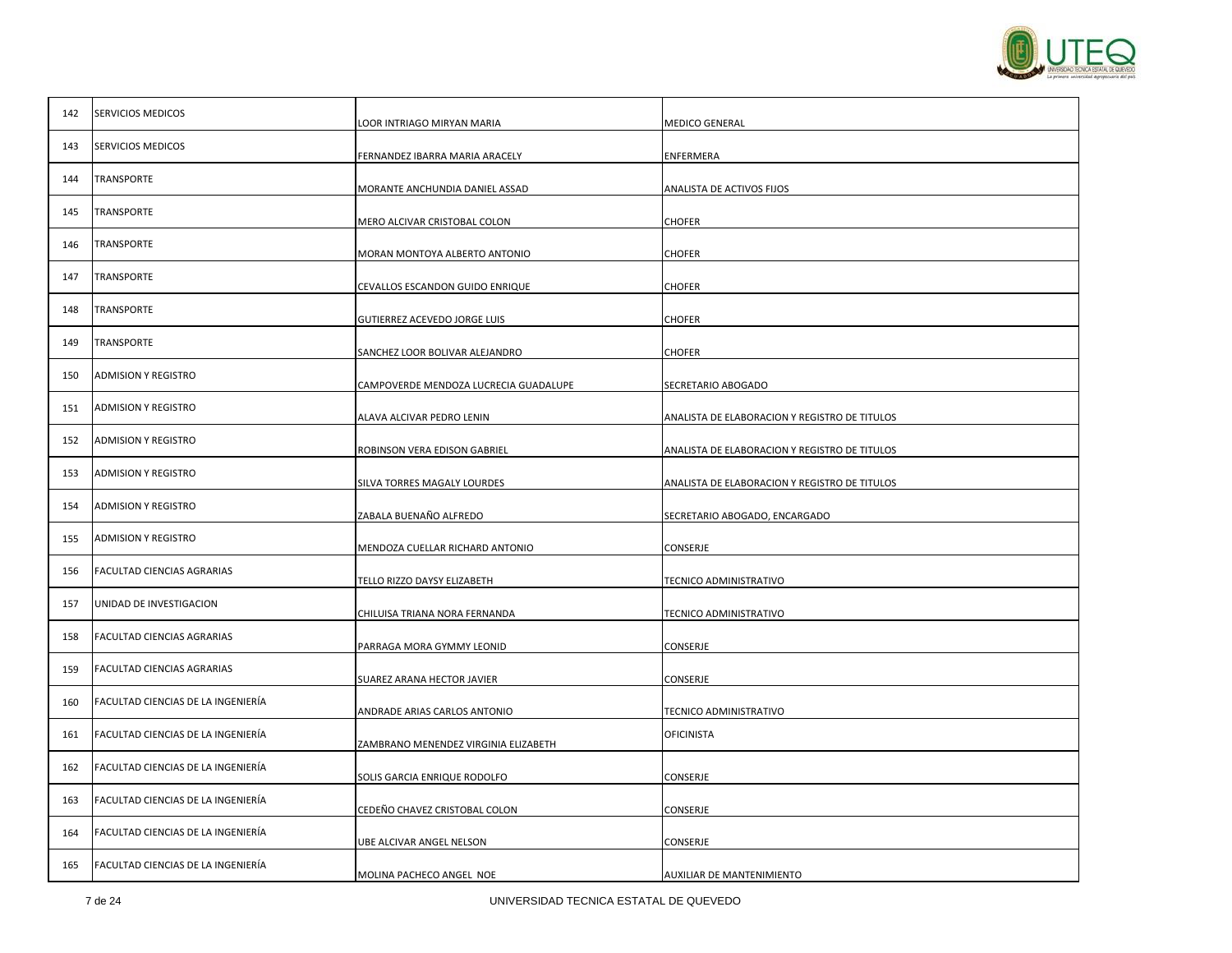

| 166 | FACULTAD CIENCIAS DE LA INGENIERÍA | PARRAGA VISTIN RICARDO ERNESTO                                             | <b>AUXILIAR DE MANTENIMIENTO</b> |
|-----|------------------------------------|----------------------------------------------------------------------------|----------------------------------|
| 167 | FACULTAD CIENCIAS DE LA INGENIERÍA | TRIANA MUÑOZ RICARDO ARTURO                                                | TECNICO DE MANTENIMIENTO         |
| 168 | FACULTAD CIENCIAS DE LA INGENIERÍA | MENDIETA DELGADO LUIS GALO                                                 | CONSERJE                         |
| 169 | FACULTAD CIENCIAS DE LA INGENIERÍA | CASANOVA MENDOZA LUIS FRANCISCO                                            | LABORATORISTA                    |
| 170 | FACULTAD CIENCIAS PECUARIAS        | CARREÑO RODRIGUEZ YUNI ISABEL                                              | TECNICO ADMINISTRATIVO           |
| 171 | FACULTAD CIENCIAS PECUARIAS        | PEREZ ZAMBRANO XAVIER ENRIQUE                                              | AUXILIAR DE ARCHIVO              |
| 172 | FACULTAD CIENCIAS PECUARIAS        | VILLEGAS BARROS KLEBER NARCISO                                             | CONSERJE                         |
| 173 | FACULTAD CIENCIAS PECUARIAS        | FLORES MUÑOZ JAIME ENRIQUE                                                 | CONSERJE                         |
| 174 | FACULTAD CIENCIAS PECUARIAS        | VILLARROEL POSLIGUA JAVIER ORLANDO                                         | CONSERJE                         |
| 175 | FACULTAD CIENCIAS PECUARIAS        | MONCAYO CAMPO FLORO NICOLAS                                                | CONSERJE                         |
| 176 | FACULTAD CIENCIAS AMBIENTALES      | DELGADO BLANCA NEFI                                                        | TECNICO ADMINISTRATIVO           |
| 177 | FACULTAD CIENCIAS AMBIENTALES      | ARCOS AZA MANUEL ANTONIO                                                   | TRABAJADOR AGRICOLA              |
| 178 | FACULTAD CIENCIAS AMBIENTALES      | BECERRIN BURGOS JUAN ROBERTO                                               | CONSERJE                         |
| 179 | FACULTAD CIENCIAS AMBIENTALES      |                                                                            |                                  |
| 180 | FACULTAD CIENCIAS AMBIENTALES      | BRIONES MONTECE DANIEL DOMINGO                                             | CONSERJE                         |
| 181 | FACULTAD CIENCIAS AMBIENTALES      | PAREDES QUINTO DIOMEDES ENRIQUE                                            | AUXILIIAR AGROPECUARIO           |
| 182 | FACULTAD CIENCIAS AMBIENTALES      | SALDAÑA MORA FAUSTINO GERMAN                                               | CONSERJE                         |
| 183 | FACULTAD CIENCIAS EMPRESARIALES    | UBE ALCIVAR FLORENCIO ADOLFO                                               | CONSERJE                         |
| 184 | FACULTAD CIENCIAS EMPRESARIALES    | HUACON BUSTAMANTE OMAR DARWING(SUSPENSION TEMPORAL ITECNICO ADMINISTRATIVO |                                  |
| 185 | FACULTAD CIENCIAS EMPRESARIALES    | PILLIGUA VERA CARLOS ALBERTO                                               | COORDINADOR TALLER DE MADERA     |
| 186 | FACULTAD CIENCIAS EMPRESARIALES    | ROSADO MONTOYA SONIA ROCIO                                                 | <b>OFICINISTA</b>                |
| 187 | FACULTAD CIENCIAS EMPRESARIALES    | MORALES MENDOZA VERONICA KARINA                                            | <b>OFICINISTA</b>                |
| 188 | FACULTAD CIENCIAS EMPRESARIALES    | SALAZAR FUENTES JUSTO JOSE                                                 | CONSERJE                         |
| 189 | FACULTAD CIENCIAS EMPRESARIALES    | VERA TARIRA JAVIER MOISES                                                  | CONSERJE                         |
|     |                                    | MURIEL MOREIRA EPIFANIO DOMINGO                                            | CONSERJE                         |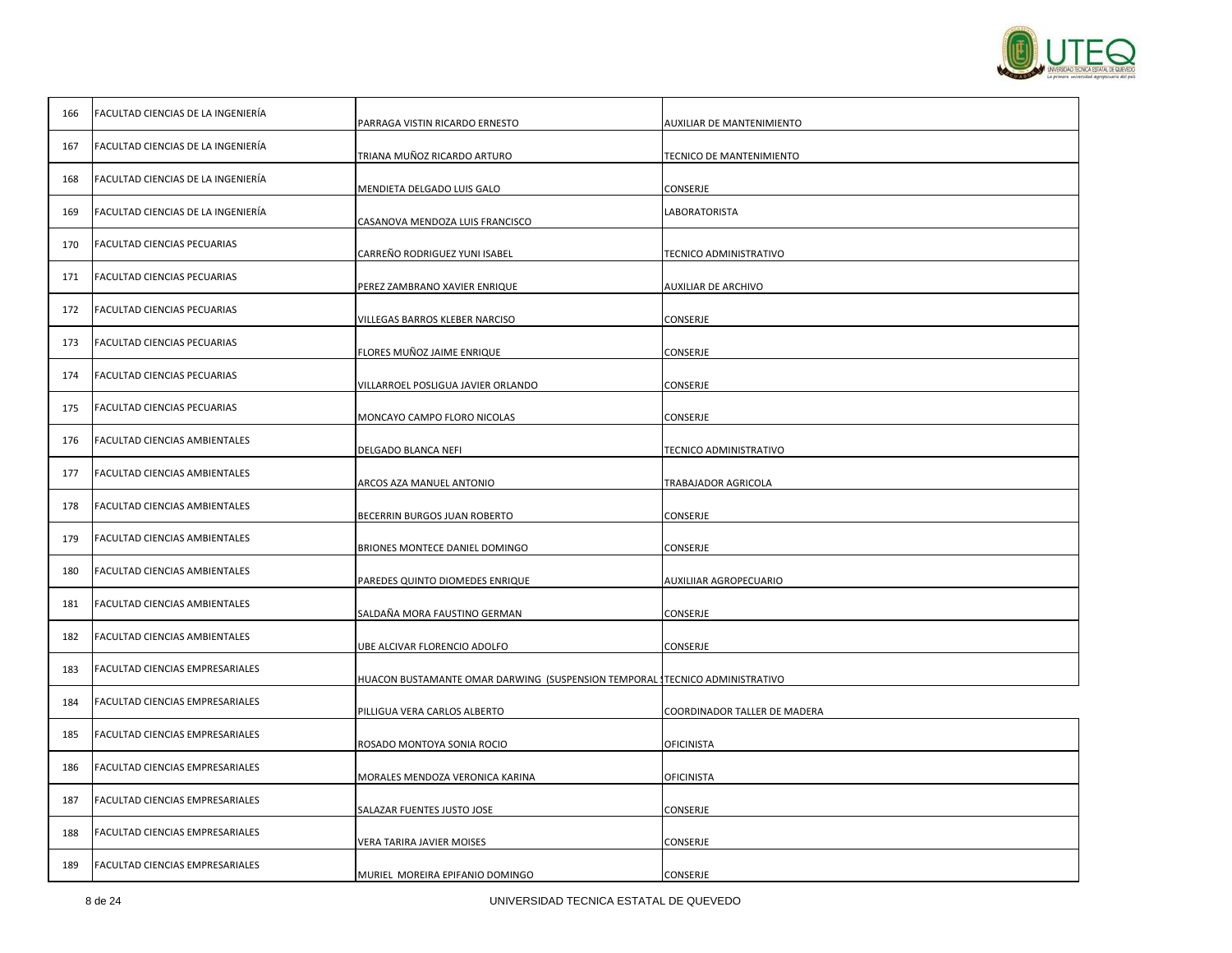## 9 de 24 UNIVERSIDAD TECNICA ESTATAL DE QUEVEDO

| 190 | FACULTAD CIENCIAS EMPRESARIALES | GARCIA BAJAÑA DARWIN JAVIER       | CONSERJE                                   |
|-----|---------------------------------|-----------------------------------|--------------------------------------------|
| 191 | FACULTAD CIENCIAS EMPRESARIALES | MENOSCAL TOALA JULIO CESAR        | CONSERJE                                   |
| 192 | FACULTAD CIENCIAS EMPRESARIALES | ARANDA SANTACRUZ PEDRO JOFFRE     | CONSERJE                                   |
| 193 | UNIDAD DE ESTUDIOS A DISTANCIA  | CARDENAS DAVILA JONATHAN          | OFICINISTA                                 |
| 194 | UNIDAD DE ESTUDIOS A DISTANCIA  | MALLEA CARRANZA FERNADO ALBINO    | CONSERJE                                   |
| 195 | UNIDAD DE ESTUDIOS A DISTANCIA  | MONTOYA MEDINA SANDRO YOVANY      | CONSERJE                                   |
| 196 | UNIDAD DE ESTUDIOS A DISTANCIA  | SIG-TU VELIZ CARLOS SERGEI        | CONSERJE                                   |
| 197 | UNIDAD DE ESTUDIOS A DISTANCIA  | MIRANDA GILER MAYRA MARIUXI       | <b>OFICINISTA</b>                          |
| 198 | LABORATORIOS                    | <b>BRAULIO JORGE PATRICIO</b>     | LABORATORISTA                              |
| 199 | LABORATORIOS                    | GARCIA SANGOQUIZA GINA MAGALY     | ASISTENTE DE TECNOLOGIAS DE LA INFORMACION |
| 200 | LABORATORIOS                    | MORALES ALVAREZ MAGELA MERCEDES   | ASISTENTE DE TECNOLOGIAS DE LA INFORMACION |
| 201 | <b>LABORATORIOS</b>             | MONCAYO ALMEIDA FRANKLIN JOSE     | ASISTENTE DE TECNOLOGIAS DE LA INFORMACION |
| 202 | LABORATORIOS BASICOS            | HERRERA QUIMI JUAN EMILIO         | LABORATORISTA                              |
| 203 | LABORATORIOS BROMATOLOGIA       | RAMOS MAKLIFF LOURDES ROCIO       | LABORATORISTA                              |
| 204 | LABORATORIOS RUMIOLOGIA         | ZAPATIER SANTILLAN AURELIO DAVID  | LABORATORISTA                              |
| 205 | LABORATORIOS PLANTA PROCESADORA | VELIZ REQUENE HILVER ROGER        | LABORATORISTA                              |
| 206 | <b>LABORATORIOS</b>             | KAISER ESPINOZA ROBERT ALFREDO    | AYUDANTE OPERADOR                          |
| 207 | LABORATORIOS LACTIOS Y CARNICOS | LEONES ZEVALLOS TANYA DOLORES     | LABORATORISTA                              |
| 208 | LABORATORIOS BIOTECNOLOGIA      | MENDOZA LEON ANTONIO FRANCISCO    | LABORATORISTA                              |
| 209 | LABORATORIOS                    | VARGAS SANCHEZ JOSE BENJAMIN      | LABORATORISTA                              |
| 210 | FINCA LA MARIA                  | PINTO FERNANDEZ EDUARDO           | LIDER DE PRODUCCION                        |
| 211 | FINCA LA MARIA                  | TAMAY MONTOYA ANGEL GILBERTO      | ASISTENTE DE PRODUCCION                    |
| 212 | FINCA LA MARIA                  | ALVAREZ ZAMBRANO MAYRO DELCINO    | TRABAJADOR AGRICOLA                        |
| 213 | FINCA LA MARIA                  | BURGOS SOLORZANO ANDRES FRANCISCO | TRABAJADOR AGRICOLA                        |

 $\mathbf{I}$ 

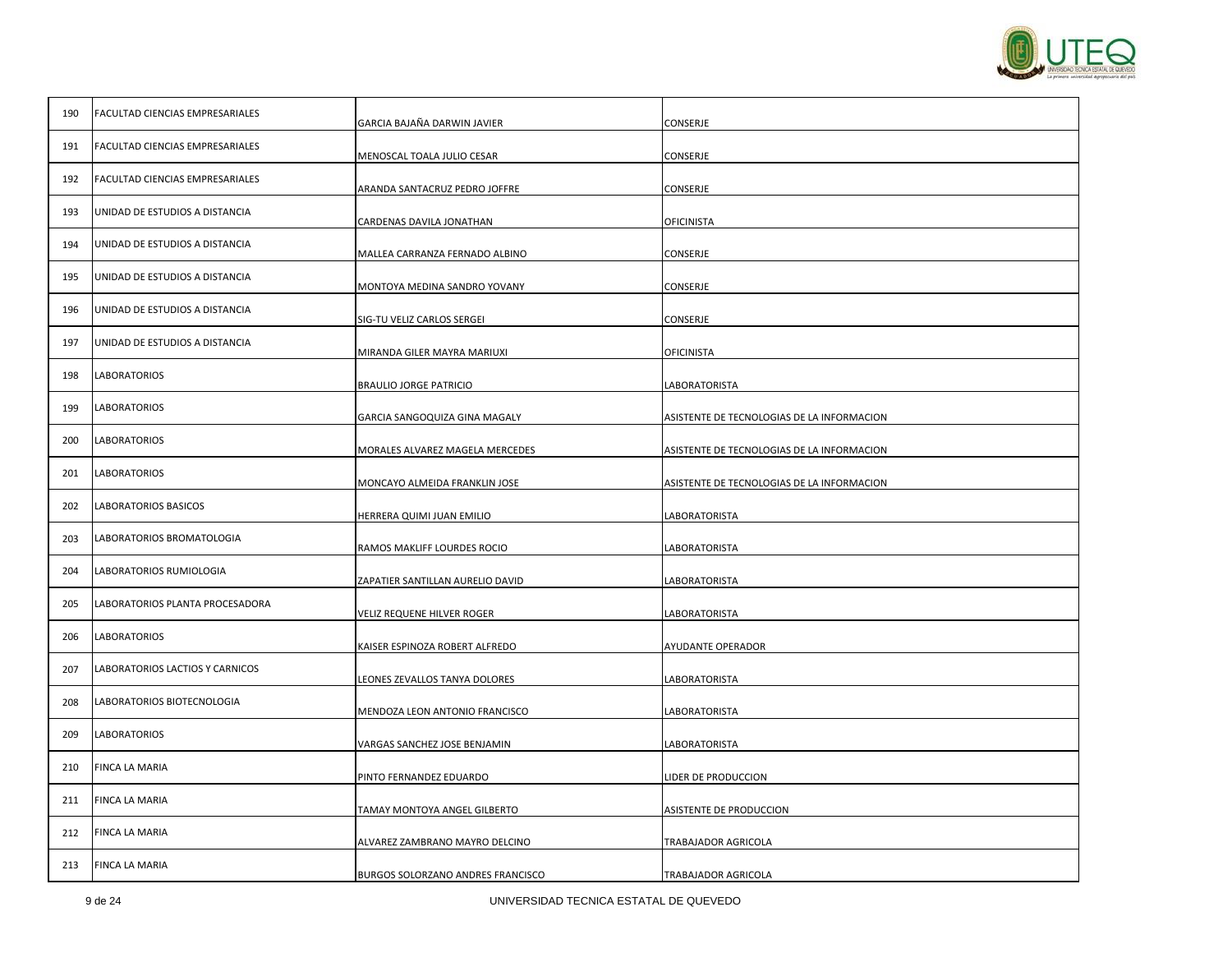| 214 | <b>FINCA LA MARIA</b> | CASTRO ALMEIDA JUAN IGNACIO         | TRABAJADOR AGRICOLA             |
|-----|-----------------------|-------------------------------------|---------------------------------|
| 215 | FINCA LA MARIA        |                                     |                                 |
|     |                       | FLORES MORAN GREGORIO HUNGRIA       | TRABAJADOR AGRICOLA             |
| 216 | FINCA LA MARIA        | FUENTES CARRRANZA HOLGER HIPOLITO   | AUXILIAR AGROPECARIO            |
| 217 | FINCA LA MARIA        | MACIAS TUAREZ FREDDY ANTONIO        | TRABAJADOR AGRICOLA             |
| 218 | FINCA LA MARIA        |                                     |                                 |
|     |                       | MERINO PINCAY ROBERTO KLEBER        | TRABAJADOR AGRICOLA             |
| 219 | FINCA LA MARIA        | MOREIRA LOOR JOHAN INOCENTE         | TRABAJADOR AGRICOLA             |
| 220 | FINCA LA MARIA        |                                     |                                 |
|     |                       | PEREZ ESPINOZA EUGENIO BASILIO      | AUXILIAR AGROPECARIO            |
| 221 | <b>FINCA LA MARIA</b> | RODRIGUEZ FERNANDEZ PEDRO JAVIER    | TRABAJADOR AGRICOLA             |
| 222 | FINCA LA MARIA        |                                     |                                 |
|     |                       | SELLAN SILVA ANGEL GREGORIO         | TRABAJADOR AGRICOLA             |
| 223 | FINCA LA MARIA        | ZAMORA VINCES ARMANDO MELANIO       | TRABAJADOR AGRICOLA             |
| 224 | FINCA LA MARIA        | VERA REINA LORENZO ROSENDO          | TRABAJADOR AGRICOLA             |
| 225 | FINCA LA MARIA        |                                     |                                 |
|     |                       | BUENO TAPIA MAXIMO RUFINO           | TRABAJADOR AGRICOLA             |
| 226 | FINCA LA MARIA        | CASQUETE REINA WILFRIDO MARCELO     | TRABAJADOR AGRICOLA             |
| 227 | FINCA LA MARIA        | CEDEÑO MERO DANNY DANIEL            | TRABAJADOR AGRICOLA             |
| 228 | <b>FINCA LA MARIA</b> |                                     |                                 |
|     |                       | FUENTES CASTRO GERARDO ANDRES       | TRABAJADOR AGRICOLA             |
| 229 | FINCA LA MARIA        | MORA QUINTANA HOLGER DARWIN         | TRABAJADOR AGRICOLA             |
| 230 | FINCA LA MARIA        |                                     |                                 |
|     |                       | SUAREZ SOLIZ NELSON VADIS           | TRABAJADOR AGRICOLA             |
| 231 | FINCA LA MARIA        | OLVERA CADENA MANUEL ADRIANO        | TRABAJADOR AGRICOLA             |
| 232 | <b>FINCA LA MARIA</b> | TARIRA OLVERA ISIDRO PERFECTO       | TRABAJADOR AGRICOLA             |
|     |                       |                                     |                                 |
| 233 | FINCA LA MARIA        | GURUMENDI TERAN CAIRO ISAAC         | AYUDANTE OPERADOR               |
| 234 | FINCA LA MARIA        | CALDERON BARRI PEDRO ANTONIO        | OPERADOR DE MAQUINARIA AGRICOLA |
| 235 | FINCA LA REPRESA      | CASTRO CHAMORRO WILSON ENRIQUE      |                                 |
|     |                       |                                     | TRABAJADOR AGRICOLA             |
| 236 | FINCA LA REPRESA      | MEZA OLVERA AGAPITO LEONIDAS        | TRABAJADOR AGRICOLA             |
| 237 | FINCA LA REPRESA      | <b>BUSTE MENDEZ JORGE FRANCISCO</b> | TRABAJADOR AGRICOLA             |
|     |                       |                                     |                                 |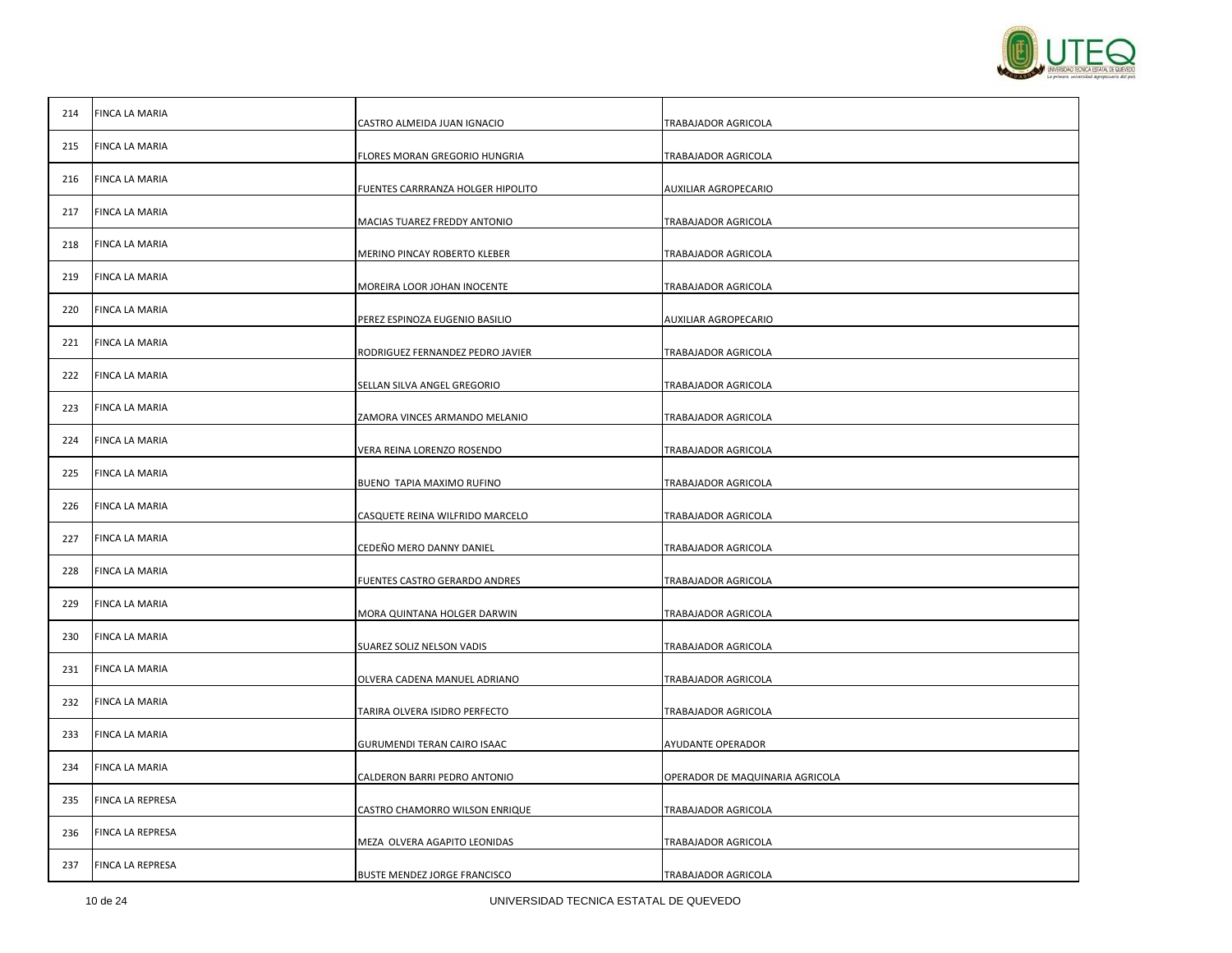

| 238 | FINCA LA REPRESA              | BRIONES MONTECE ISIDRO FRANCISCO                     | TRABAJADOR AGRICOLA                            |
|-----|-------------------------------|------------------------------------------------------|------------------------------------------------|
| 239 | FINCA LA REPRESA              | VARGAS SOLIS JIMMY JOSE                              | TRABAJADOR AGRICOLA                            |
| 240 | TALLER DE LA MADERA           | COBO PEÑAHERRERA MARIO GUSTAVO                       | TECNICO EBANISTA                               |
| 241 | DESARROLLO FISICO             | ROBAYO MUÑOZ GERSSON PATRICIO                        | LIDER DE DESARROLLO FISICO                     |
| 242 | DESARROLLO FISICO             | SERPA ANGAMARCA DANNY RAUL                           | ANALISTA DE DESARROLLO FISICO                  |
| 243 | DESARROLLO FISICO             | SUAREZ LOOR CRISTINA PAOLA (SERVICIOS PROFESIONALES) | ANALISTA DE DESARROLLO DE LA INFRAESTRUCTURA 1 |
| 244 | FACULTAD CIENCIAS AGRARIAS    | AMORES PUYUTAXI FREDDY MARCELO                       | Profesor Titular Principal                     |
| 245 | FACULTAD CIENCIAS AGRARIAS    | AMORES PUYUTAXI LUDVICK LEONARDO                     | Profesor Titular Principal                     |
| 246 | FACULTAD CIENCIAS AGRARIAS    | ARAGUNDI VELARDE JEFFERSON GUSTAVO                   | Profesor Titular Auxiliar Nivel 1 Grado 1      |
| 247 | FACULTAD CIENCIAS AGRARIAS    | CAMPI ORTIZ WELLINGTON DAVID                         | Profesor Titular Principal                     |
| 248 | FACULTAD CIENCIAS AGRARIAS    | CANCHIGNIA MARTINEZ HAYRON FABRICIO                  | Profesor Titular Agregado Nivel 3 Grado 5      |
| 249 | FACULTAD CIENCIAS AGRARIAS    | CARRANZA CUSME SANTIAGO ROBERTO                      | Profesor Titular Principal                     |
| 250 | FACULTAD CIENCIAS AGRARIAS    | GONZALEZ OLIVO KLEBER ANTONIO                        | Profesor Titular Principal                     |
| 251 | FACULTAD CIENCIAS AGRARIAS    | GRANADOS RIVAS YANILA ESTHER                         | Profesor Titular Auxiliar Nivel 1 Grado 1      |
| 252 | FACULTAD CIENCIAS AGRARIAS    | GUEVARA VITERI VICTOR ALBERTO                        | Profesor Titular Principal                     |
| 253 | FACULTAD CIENCIAS AGRARIAS    | MATA ANCHUNDIA DEYANIRA DIGNA                        | Profesor Titular Principal                     |
| 254 | FACULTAD CIENCIAS AGRARIAS    | MATUTE LEONARDO GONZALO                              | Profesor Titular Principal                     |
| 255 | FACULTAD CIENCIAS AGRARIAS    | MENDOZA MORA JORGE RAFAEL                            | Profesor Titular Principal                     |
| 256 | FACULTAD DE CIENCIAS AGRARIAS | MUÑOZ MACÍAS SANDRA CECILIA                          | Profesor titular Agregado Nivel 1 Grado 3      |
| 257 | FACULTAD DE CIENCIAS AGRARIAS | SOTOMAYOR HERRERA IGNACIO ANTONIO                    | Profesor Titular Principal                     |
| 258 | FACULTAD CIENCIAS AGRARIAS    | RAMOS MARTINEZ FLAVIO RAUL                           | Profesor Titular Principal                     |
| 259 | FACULTAD CIENCIAS AGRARIAS    | ROSERO TUFIÑO PEDRO ALBERTO                          | DOCENTE CON NOMBRAMIENTO                       |
| 260 | FACULTAD CIENCIAS AGRARIAS    | SAUCEDO AGUIAR SILVIA GICELA                         | DOCENTE CON NOMBRAMIENTO                       |
| 261 | FACULTAD CIENCIAS AGRARIAS    | SIMBA OCHOA LUIS FERNANDO                            | DOCENTE CON NOMBRAMIENTO                       |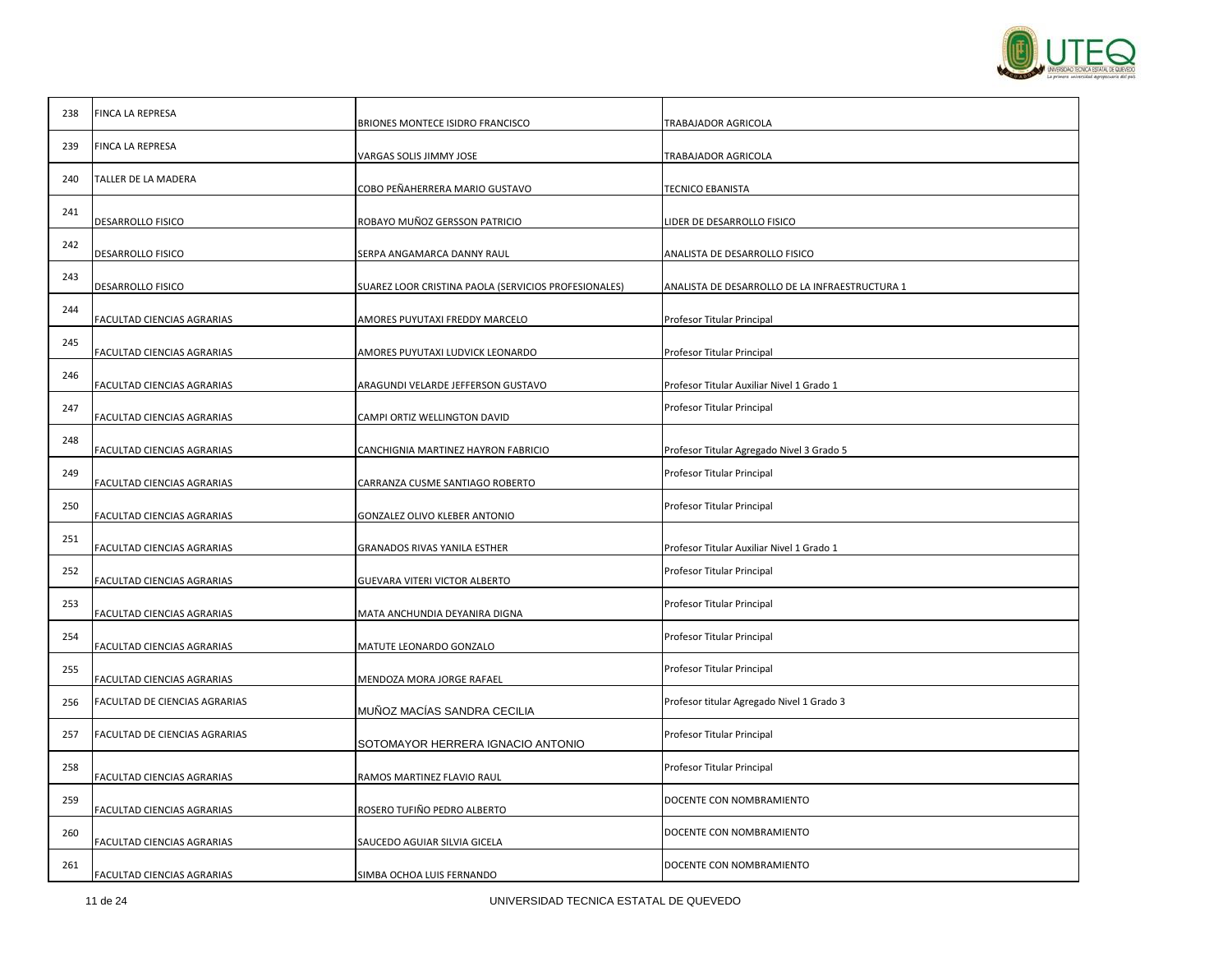

| 262 | FACULTAD CIENCIAS AGRARIAS         | TAPIA ORTIZ LIVINGTON                 | DOCENTE CON NOMBRAMIENTO                   |
|-----|------------------------------------|---------------------------------------|--------------------------------------------|
| 263 | FACULTAD CIENCIAS AGRARIAS         | ZAMBRANO MEDRANDA LUIS AMABLE         | Profesor Titular Principal                 |
| 264 | FACULTAD CIENCIAS AMBIENTALES      | CONTRERAS MOSQUERA FRANCISCA ETELVINA | Profesor Titular Agregado Nivel 1 Grado 3  |
| 265 | FACULTAD CIENCIAS AMBIENTALES      | CUASQUER FUEL JOSE ELIAS              | Profesor Titular Principal                 |
| 266 | FACULTAD DE CIENCIAS AMBIENTALES   | CRESPO GUTIERREZ ROMMEL SANTIAGO      | Profesor Titular Agregado Nivel 1 Grado 3  |
| 267 | FACULTAD DE CIENCIAS AMBIENTALES   | FERRER SANCHEZ YARELYS                | Profesor Titular Agregado Nivel 1 Grado 3  |
| 268 | FACULTAD CIENCIAS AMBIENTALES      | GOMEZCOELLO ZUÑIGA HECTOR AVELINO     | Profesor Titular Principal                 |
| 269 | FACULTAD CIENCIAS AMBIENTALES      | GONZALEZ OSORIO BETTY BEATRIZ         | Profesor Titular Principal Nivel 1 Grado 6 |
| 270 | FACULTAD CIENCIAS AMBIENTALES      | MARTINEZ CHEVEZ MALENA                | Profesor Titular Auxiliar Nivel 1 Grado 1  |
| 271 | FACULTAD CIENCIAS AMBIENTALES      | MORANTE CARRIEL JAIME ALFREDO         | Profesor Titular Agregado Nivel 3 Grado 5  |
| 272 | FACULTAD CIENCIAS AMBIENTALES      | MORENO CEDEÑO CESIL RODRIGO RASHID    | Profesor Titular Principal                 |
| 273 | FACULTAD CIENCIAS AMBIENTALES      | MUÑOZ MARCILLO JOSE LUIS              | Profesor Titular Auxiliar Nivel 1 Grado 1  |
| 274 | FACULTAD CIENCIAS AMBIENTALES      | NEIRA MOSQUERA JORGE ALFONSO          | Profesor Titular Principal                 |
| 275 | FACULTAD CIENCIAS AMBIENTALES      | NIETO RODRIGUEZ JOSE ENRIQUE          | Profesor Titular Agregado Nivel 1 Grado 3  |
| 276 | FACULTAD CIENCIAS AMBIENTALES      | RAMIREZ HUILA GARIS QUINTILIANO       | Profesor Titular Principal                 |
| 277 | FACULTAD CIENCIAS AMBIENTALES      | SUATUNCE CUNUHAY JOSE PEDRO           | DOCENTE CON NOMBRAMIENTO                   |
| 278 | FACULTAD CIENCIAS AMBIENTALES      | TAY HING CAJAS CECILIA CAROLINA       | Profesor Titular Auxiliar Nivel 1 Grado 1  |
| 279 | FACULTAD CIENCIAS AMBIENTALES      | TROYA ZAMBRANO MELCHOR FIDEL          | Profesor Titular Principal                 |
| 280 | FACULTAD CIENCIAS AMBIENTALES      | VLASSOVA LIDIA                        | Profesor Titular Principal                 |
| 281 | FACULTAD CIENCIAS DE LA INGENIERIA | ALCOCER QUINTEROS RUBEN PATRICIO      | Profesor Titular Principal                 |
| 282 | FACULTAD CIENCIAS DE LA INGENIERIA | ABASOLO PACHECO FERNANDO              | Profesor Titular Agregado Nivel 1 Grado 3  |
| 283 | FACULTAD CIENCIAS DE LA INGENIERIA | BAJAÑA MENDIETA INES DE LA LUZ        | Profesor Titular Auxiliar Nivel 1 Grado 1  |
| 284 | FACULTAD CIENCIAS DE LA INGENIERIA | BAQUE MITE LEONARDO ARTURO            | Profesor Titular Agregado Nivel 1 Grado 3  |
| 285 | FACULTAD CIENCIAS DE LA INGENIERIA | BARRENO OJEDA JUAN FRANCISCO          | Profesor Titular Auxiliar Nivel 1 Grado 1  |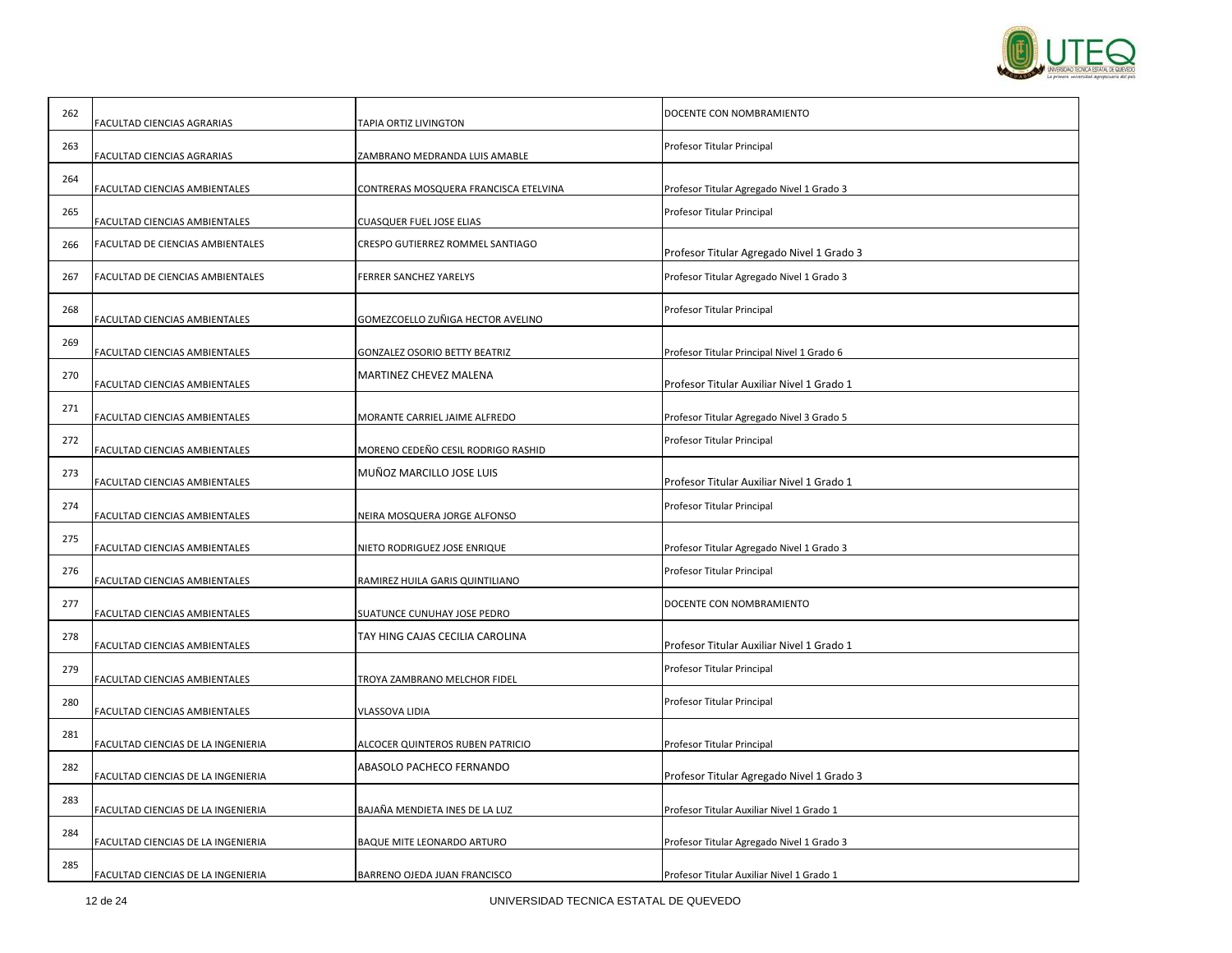

| 286 | FACULTAD CIENCIAS DE LA INGENIERIA | CABRERA VARGAS SEGUNDO ARTURO                                                                             | Profesor Titular Principal                |
|-----|------------------------------------|-----------------------------------------------------------------------------------------------------------|-------------------------------------------|
| 287 | FACULTAD CIENCIAS DE LA INGENIERIA | CEVALLOS MUÑOZ OMAR ARTURO                                                                                | Profesor Titular Principal                |
| 288 | FACULTAD CIENCIAS DE LA INGENIERIA | COELLO LEON ERNESTINA CLEMENCIA                                                                           | Profesor Titular Principal                |
| 289 | FACULTAD CIENCIAS DE LA INGENIERIA | DIAZ MACIAS EFRAIN EVARISTO                                                                               | Profesor Titular Principal                |
| 290 | FACULTAD CIENCIAS DE LA INGENIERIA | ERAZO MORETA ORLANDO RANIRO                                                                               | Profesor Titular Auxiliar                 |
| 291 | FACULTAD CIENCIAS DE LA INGENIERIA | FON FAY VASQUEZ FLOR MARINA                                                                               | Profesor Titular Principal                |
| 292 | FACULTAD CIENCIAS DE LA INGENIERIA | GUERRERO ULLOA GLEISTON CICERON                                                                           | Profesor Titular Auxiliar Nivel 1 Grado 1 |
| 293 | FACULTAD CIENCIAS DE LA INGENIERIA | INTRIAGO ZAMORA PEDRO NAPOLEON                                                                            | Profesor Titular Auxiliar Nivel 1 Grado 1 |
| 294 | FACULTAD CIENCIAS DE LA INGENIERIA | JARAMILLO CHUQUI IVAN FREDDY                                                                              | Profesor Titular Principal                |
| 295 | FACULTAD CIENCIAS DE LA INGENIERIA | LLERENA GUEVARA LUCRECIA ALEJANDRINA (licencia sin sueldo estud Profesor Titular Auxiliar Nivel 1 Grado 1 |                                           |
| 296 | FACULTAD CIENCIAS DE LA INGENIERIA | MERA CHINGA LUIS ENRIQUE                                                                                  | Profesor Titular Auxiliar Nivel 1 Grado 1 |
| 297 | FACULTAD CIENCIAS DE LA INGENIERIA | MACIAS ROMERO JAIME ENRIQUE                                                                               | Profesor Titular Principal                |
| 298 | FACULTAD CIENCIAS DE LA INGENIERIA | MEDINA MOREIRA DUBER SEGUNDO                                                                              | Profesor Titular Principal                |
| 299 | FACULTAD CIENCIAS DE LA INGENIERIA | MONTALVO ROBALINO MIGUEL ANGEL                                                                            | Profesor Titular Auxiliar Nivel 1 Grado 1 |
| 300 | FACULTAD CIENCIAS DE LA INGENIERIA | MORA SECAIRA JANETH INES                                                                                  | Profesor Titular Auxiliar Nivel 1 Grado 1 |
| 301 | FACULTAD CIENCIAS DE LA INGENIERIA | MOREIRA MENENDEZ MERCEDES CLEOPATRA                                                                       | Profesor Titular Auxiliar Nivel 1 Grado 1 |
| 302 | FACULTAD CIENCIAS DE LA INGENIERIA | NEIRA MOSQUERA JUAN ALEJANDRO                                                                             | Profesor Titular Agregado Nivel 3 Grado 5 |
| 303 | FACULTAD CIENCIAS DE LA INGENIERIA | NOVOA HERNANDEZ PAVEL                                                                                     | Profesor Titular Agregado Nivel 1 Grado 3 |
| 304 | FACULTAD CIENCIAS DE LA INGENIERIA | PICO SALTOS LUIS GABRIEL                                                                                  | Profesor Titular Agregado Nivel 1 Grado 3 |
| 305 | FACULTAD CIENCIAS DE LA INGENIERIA | RAMIREZ CHAVEZ ELICEO                                                                                     | Profesor Titular Auxiliar Nivel 1 Grado 1 |
| 306 | FACULTAD CIENCIAS DE LA INGENIERIA | TORRES BOLAÑOS MARJORI TAHIMY MARGARITA                                                                   | Profesor Titular Auxiliar Nivel 1 Grado 1 |
| 307 | FACULTAD CIENCIAS DE LA INGENIERIA | VELIZ AGUILAR MARISOL BETTY                                                                               | Profesor Titular Principal                |
| 308 | FACULTAD CIENCIAS DE LA INGENIERIA | VICUÑA PINO ARIOSTO EUGENIO                                                                               | Profesor Titular Auxiliar Nivel 1 Grado 1 |
| 309 | FACULTAD CIENCIAS EMPRESARIALES    | AGUIRRE VALVERDE DENNIS GUILLERMO                                                                         | Profesor Titular Principal                |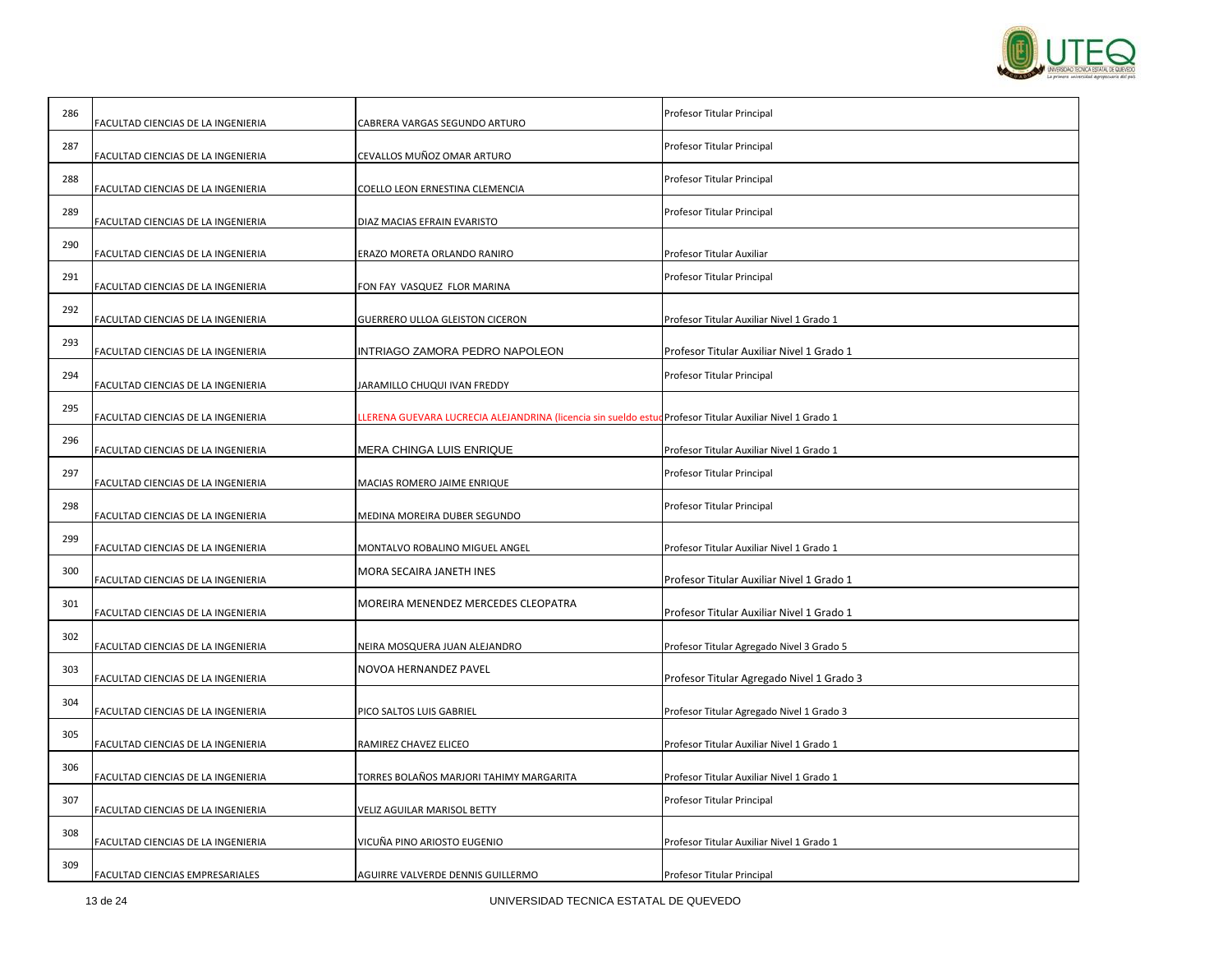

| 310 | FACULTAD CIENCIAS EMPRESARIALES | ANGAMARCA IZQUIERDO GUILLERMO REMIGIO                            | Profesor Titular Principal                 |
|-----|---------------------------------|------------------------------------------------------------------|--------------------------------------------|
| 311 | FACULTAD CIENCIAS EMPRESARIALES | AREVALO BRIONES KARINA PATRICIA                                  | Profesor Titular Auxiliar Nivel 1 Grado 1  |
| 312 | FACULTAD CIENCIAS EMPRESARIALES | AUHING TRIVIÑO ABRAHAN MOISES                                    | Profesor Titular Principal                 |
| 313 | FACULTAD CIENCIAS EMPRESARIALES | BAEZ OÑATE MARCOS VINICIO                                        | Profesor Titular Principal                 |
| 314 | FACULTAD CIENCIAS EMPRESARIALES | BAYAS VACA VICTOR HUGO                                           | Profesor Titular Principal                 |
| 315 | FACULTAD CIENCIAS EMPRESARIALES | BOZA VALLE JHON ALEJANDRO                                        | Profesor Titular Principal Nivel 1 Grado 6 |
| 316 | FACULTAD CIENCIAS EMPRESARIALES | BRITO AVILA ANGEL ORLANDO                                        | Profesor Titular Principal                 |
| 317 | FACULTAD CIENCIAS EMPRESARIALES | BUCHELI ESPINOZA NELSON XAVIER                                   | Profesor Titular Principal                 |
| 318 | FACULTAD CIENCIAS EMPRESARIALES | BUSTAMANTE FUENTES COLON SILVINO                                 | Profesor Titular Principal                 |
| 319 | FACULTAD CIENCIAS EMPRESARIALES | CADME AREVALO MARIA LORENA                                       | Profesor Titular Auxiliar Nivel 1 Grado 1  |
| 320 | FACULTAD CIENCIAS EMPRESARIALES | CALERO LARA MAGALY GIOCONDA                                      | Profesor Titular Auxiliar Nivel 1 Grado 1  |
| 321 | FACULTAD CIENCIAS EMPRESARIALES | CAMPUZANO PALMA AGUSTIN SALVADOR                                 | DOCENTE CON NOMBRAMIENTO                   |
| 322 | FACULTAD CIENCIAS EMPRESARIALES | CASTRO TOMALA FRANKLIN FIDEL                                     | Profesor Titular Principal                 |
| 323 | FACULTAD CIENCIAS EMPRESARIALES | CEREZO SEGOVIA BADIE ANNERIS                                     | Profesor Titular Auxiliar Nivel 1 Grado 1  |
| 324 | FACULTAD CIENCIAS EMPRESARIALES | CEREZO SEGOVIA GERONIMO WILSON                                   | Profesor Titular Principal                 |
| 325 | FACULTAD CIENCIAS EMPRESARIALES | GALLARDO HAON WASHINGTON RAMIRO                                  | Profesor Titular Principal                 |
| 326 | FACULTAD CIENCIAS EMPRESARIALES | GONZAGA SARMIENTO LUIS EDUARDO                                   | Profesor Titular Principal                 |
| 327 | FACULTAD CIENCIAS EMPRESARIALES | HARO GAVIDIA MARCELO GONZALO                                     | Profesor Titular Auxiliar Nivel 1 Grado 1  |
| 328 | FACULTAD CIENCIAS EMPRESARIALES | HERRERA VACA MIGUEL ANGEL                                        | DOCENTE CON NOMBRAMIENTO                   |
| 329 | FACULTAD CIENCIAS EMPRESARIALES | INTRIAGO ZAMORA ENRIQUE NARCISO                                  | Profesor Titular Principal                 |
| 330 | FACULTAD CIENCIAS EMPRESARIALES | LITARDO CAICEDO CESAR ERNESTO (licencia sin sueldo comision de s | Profesor Titular Auxiliar                  |
| 331 | FACULTAD CIENCIAS EMPRESARIALES | MACIAS ESPAÑA GALO HENRY                                         | Profesor Titular Principal                 |
| 332 | FACULTAD CIENCIAS EMPRESARIALES | MENOSCAL CHELE EDUARDO FAUSTO                                    | Profesor Titular Principal                 |
| 333 | FACULTAD CIENCIAS EMPRESARIALES | MONTALVO RAMOS MANUEL EUDORO                                     | Profesor Titular Principal                 |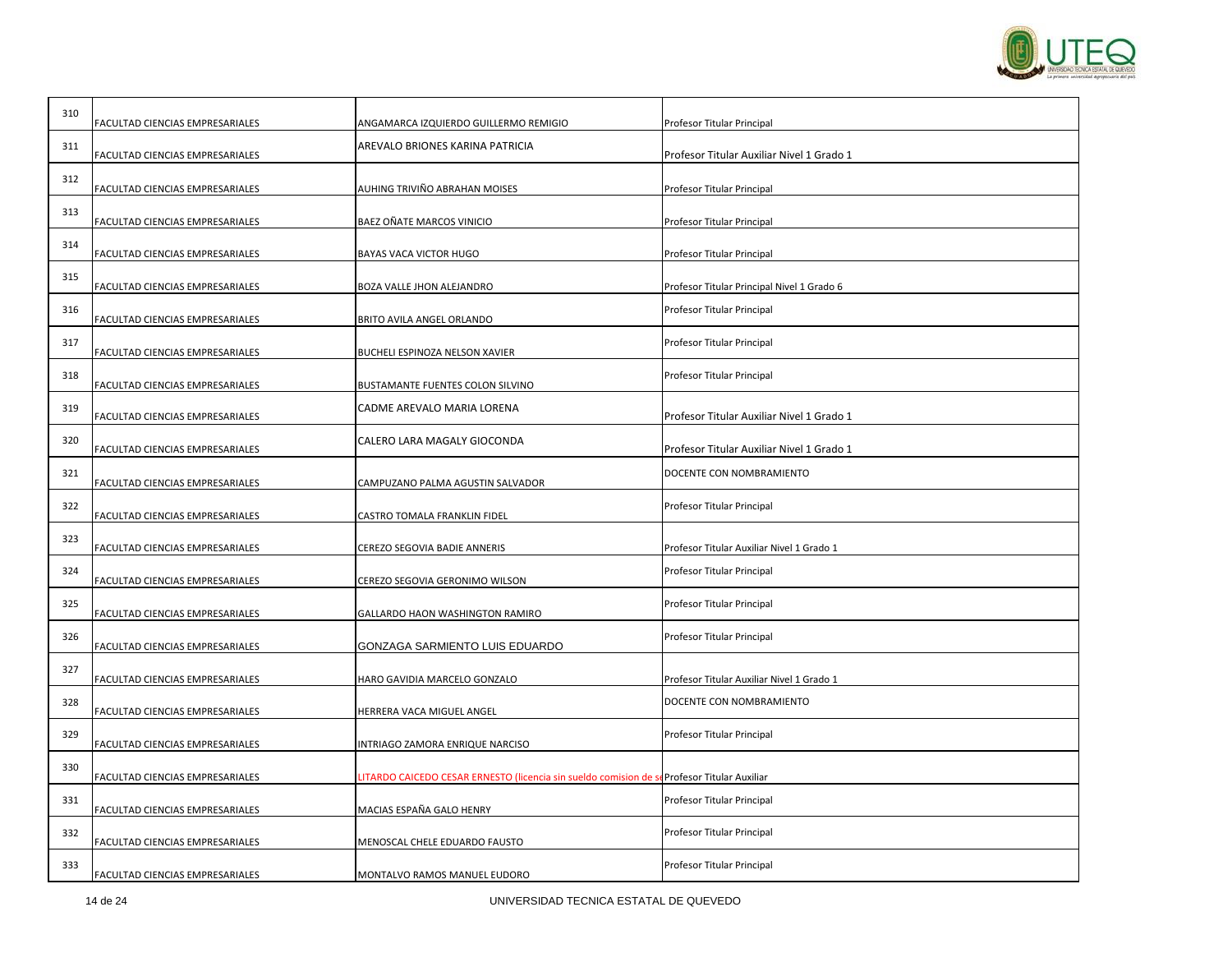

| 334 | FACULTAD CIENCIAS EMPRESARIALES | MONCAYO CARREÑO OSCAR FABIAN           | Profesor Titular Auxiliar Nivel 1 Grado 1  |
|-----|---------------------------------|----------------------------------------|--------------------------------------------|
| 335 | FACULTAD CIENCIAS EMPRESARIALES | MORA SEGURA LUIS ALFONSO               | Profesor Titular Principal                 |
| 336 | FACULTAD CIENCIAS EMPRESARIALES | MUÑOZ HEREDIA CESAR ENRIQUE            | Profesor Titular Principal                 |
| 337 | FACULTAD CIENCIAS EMPRESARIALES | MUÑOZ RODRIGUEZ RAFAEL JACINTO         | Profesor Titular Principal                 |
| 338 | FACULTAD CIENCIAS EMPRESARIALES | PACHAR LOPEZ MARIA AUXILIADORA         | Profesor Titular Agregado Nivel 1 Grado 3  |
| 339 | FACULTAD CIENCIAS EMPRESARIALES | PARRA SILVA PABLO ALBERTO              | Profesor Titular Principal                 |
| 340 | FACULTAD CIENCIAS EMPRESARIALES | PEREZ JUEZ ERNESTO JAVIER              | Profesor Titular Principal                 |
| 341 | FACULTAD CIENCIAS EMPRESARIALES | PEREZ AREVALO MARIO ALEJANDRO          | Profesor Titular Principal                 |
| 342 | FACULTAD CIENCIAS EMPRESARIALES | PINTO COTTO BAUTISTA RAFAEL            | Profesor Titular Principal                 |
| 343 | FACULTAD CIENCIAS EMPRESARIALES | PURCACHI AGUIRRE WALTHER BOANERGE      | Profesor Titular Principal                 |
| 344 | FACULTAD CIENCIAS EMPRESARIALES | RAMIREZ CHAVEZ MAXIMO ABEL             | Profesor Titular Principal                 |
| 345 | FACULTAD CIENCIAS EMPRESARIALES | REYES CEVALLOS MAGALY NARCISA DE JESUS | Profesor Titular Principal                 |
| 346 | FACULTAD CIENCIAS EMPRESARIALES | RIZO ZAMORA ANGELA FRESIA              | Profesor Titular Principal                 |
| 347 | FACULTAD CIENCIAS EMPRESARIALES | FORRES SEGARRA CARLOS VICENTE          | Profesor Titular Principal                 |
| 348 | FACULTAD CIENCIAS EMPRESARIALES | VELASCO BARAHONA VICTORIA BIRMANIA     | Profesor Titular Principal                 |
| 349 | FACULTAD CIENCIAS EMPRESARIALES | VERA VALDIVIEZO NIVALDO APOLONIDES     | Profesor Titular Principal                 |
| 350 | FACULTAD CIENCIAS EMPRESARIALES | VILLACIS LAINEZ CARLOS ALEXIS          | Profesor Titular Agregado                  |
| 351 | FACULTAD CIENCIAS EMPRESARIALES | VILLALVA ABARCA GUALBERTO RAFAEL       | Profesor Titular Principal                 |
| 352 | FACULTAD CIENCIAS EMPRESARIALES | WEISSON FIGUEROA HERACLIDES MANUEL     | Profesor Titular Principal                 |
| 353 | FACULTAD CIENCIAS EMPRESARIALES | YELA BURGOS ROGER TOMAS                | Profesor Titular Principal                 |
| 354 | FACULTAD CIENCIAS EMPRESARIALES | ZAMBRANO CARLOS EDISON                 | Profesor Titular Agregado Nivel 3 Grado 5  |
| 355 | FACULTAD CIENCIAS EMPRESARIALES | AGUIRRE VALVERDE CARLOS MIGUEL         | Profesor Titular Principal                 |
| 356 | FACULTAD CIENCIAS PECUARIAS     | ARGUELLO NUÑEZ TITO GERMAN             | Profesor Titular Agregado                  |
| 357 | FACULTAD CIENCIAS PECUARIAS     | AVELLANEDA CEVALLOS JUAN HUMBERTO      | Profesor Titular Principal Nivel 1 Grado 6 |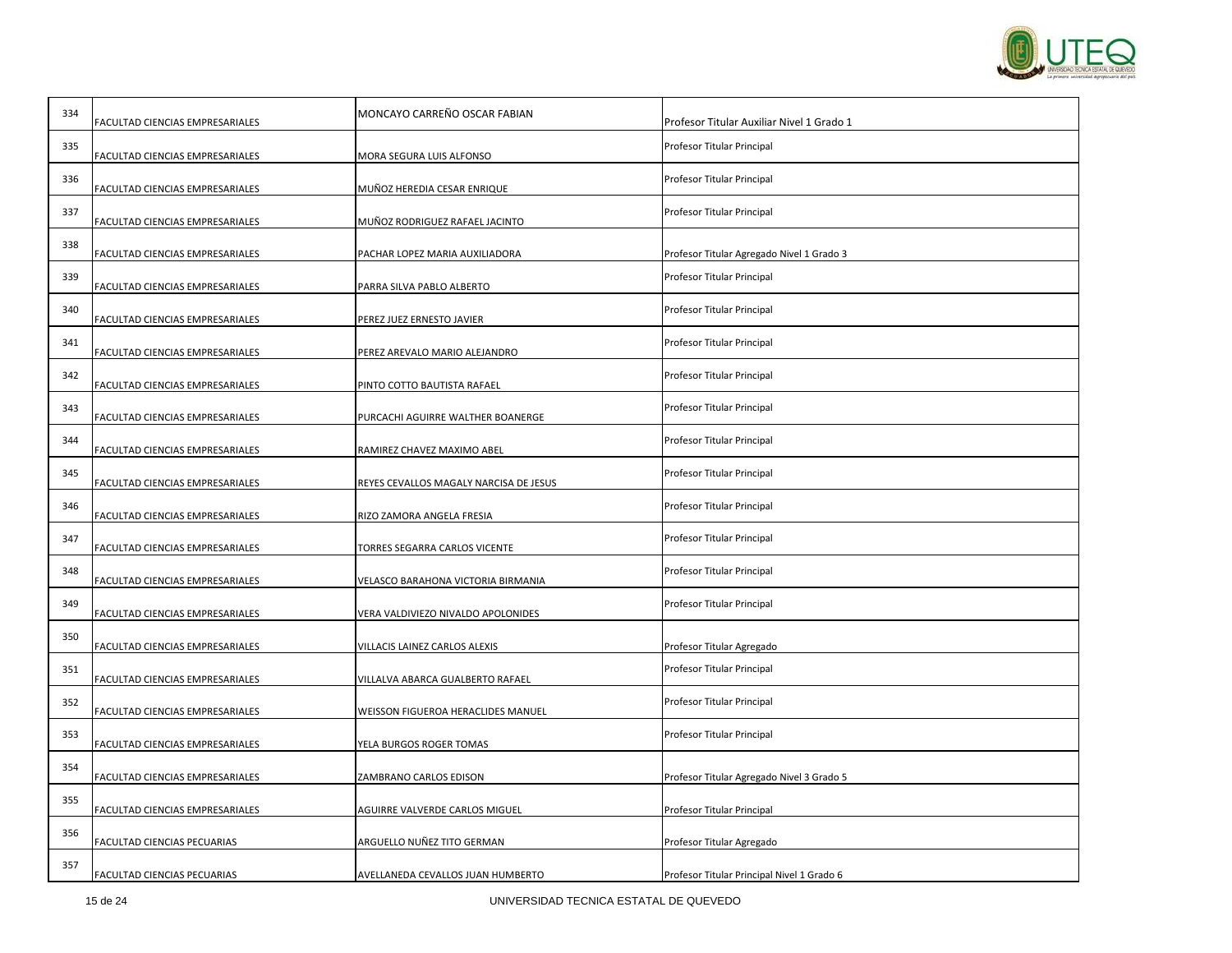

| 358 | FACULTAD CIENCIAS PECUARIAS | ESCOBAR PAVON WILFRIDO ANTONIO      | Profesor Titular Principal                 |
|-----|-----------------------------|-------------------------------------|--------------------------------------------|
| 359 | FACULTAD CIENCIAS PECUARIAS | ESPINOZA GUERRA ITALO FERNANDO      | Profesor Titular Agregado Nivel 3 Grado 5  |
| 360 | FACULTAD CIENCIAS PECUARIAS | ESTUPIÑAN VELIZ KLEBER ANTONIO      | Profesor Titular Principal                 |
| 361 | FACULTAD CIENCIAS PECUARIAS | GODOY ESPINOZA VICTOR HUGO          | Profesor Titular Agregado Nivel 1 Grado 3  |
| 362 | FACULTAD CIENCIAS PECUARIAS | GONZALEZ VELEZ MARTIN ARMANDO       | Profesor Titular Auxiliar Nivel 1 Grado 1  |
| 363 | FACULTAD CIENCIAS PECUARIAS | HERRERA GALLO SANTOS MAGDALENA      | Profesor Titular Principal Nivel 1 Grado 6 |
| 364 | FACULTAD CIENCIAS PECUARIAS | JACOME LOPEZ GERMAN ALEXANDER       | Profesor Titular Principal                 |
| 365 | FACULTAD CIENCIAS PECUARIAS | <b>MAZON PAREDES CARLOS</b>         | Profesor Titular Principal                 |
| 366 | FACULTAD CIENCIAS PECUARIAS | MAZON PAREDES EDISON JACINTO        | Profesor Titular Principal                 |
| 367 | FACULTAD CIENCIAS PECUARIAS | MESTANZA UQUILLAS CAMILO            | Agregado Nivel 1 Grado 3                   |
| 368 | FACULTAD CIENCIAS PECUARIAS | MUÑOZ RODRIGUEZ JORGE GEOVANNY      | Profesor Titular Principal                 |
| 369 | FACULTAD CIENCIAS PECUARIAS | PELAEZ MENDOZA FRANKLIN RODRIGO     | Profesor Titular Agregado Nivel 1 Grado 3  |
| 370 | FACULTAD CIENCIAS PECUARIAS | PINARGOTE MENDOZA EDGAR RODOLFO     | Profesor Titular Agregado Nivel 3 Grado 5  |
| 371 | FACULTAD CIENCIAS PECUARIAS | RODRIGUEZ TOBAR JORGE MAGNO         | DOCENTE CON NOMBRAMIENTO                   |
| 372 | FACULTAD CIENCIAS PECUARIAS | ROMERO ROMERO JOSE MIGUEL           | DOCENTE CON NOMBRAMIENTO                   |
| 373 | FACULTAD CIENCIAS PECUARIAS | SANCHEZ LAIÑO ADOLFO RODOLFO        | DOCENTE CON NOMBRAMIENTO                   |
| 374 | FACULTAD CIENCIAS PECUARIAS | SORIA VELASCO ROMAN ESTUARDO        | DOCENTE CON NOMBRAMIENTO                   |
| 375 | FACULTAD CIENCIAS PECUARIAS | TAPIA MORENO EDWIN OSWALDO          | DOCENTE CON NOMBRAMIENTO                   |
| 376 | FACULTAD CIENCIAS PECUARIAS | TORRES NAVARRETE ENMA DANIELLY      | DOCENTE CON NOMBRAMIENTO                   |
| 377 | FACULTAD CIENCIAS PECUARIAS | TUAREZ COBEÑA JOSE AURELIO          | Profesor Titular Principal                 |
| 378 | FACULTAD CIENCIAS PECUARIAS | VARGAS BURGOS JULIO CESAR           | Profesor Titular Principal Nivel 1 Grado 6 |
| 379 | FACULTAD CIENCIAS PECUARIAS | VASCO MORA DIANA LUCIA              | Profesor Titular Agregado                  |
| 380 | FACULTAD CIENCIAS PECUARIAS | VASCONEZ MONTUFAR GREGORIO HUMBERTO | Profesor Titular Agregado Nivel 1 Grado 3  |
| 381 | FACULTAD CIENCIAS PECUARIAS | ZAMBRANO GRACIA DELSITO DIFILO      | Profesor Titular Principal Nivel 1 Grado 6 |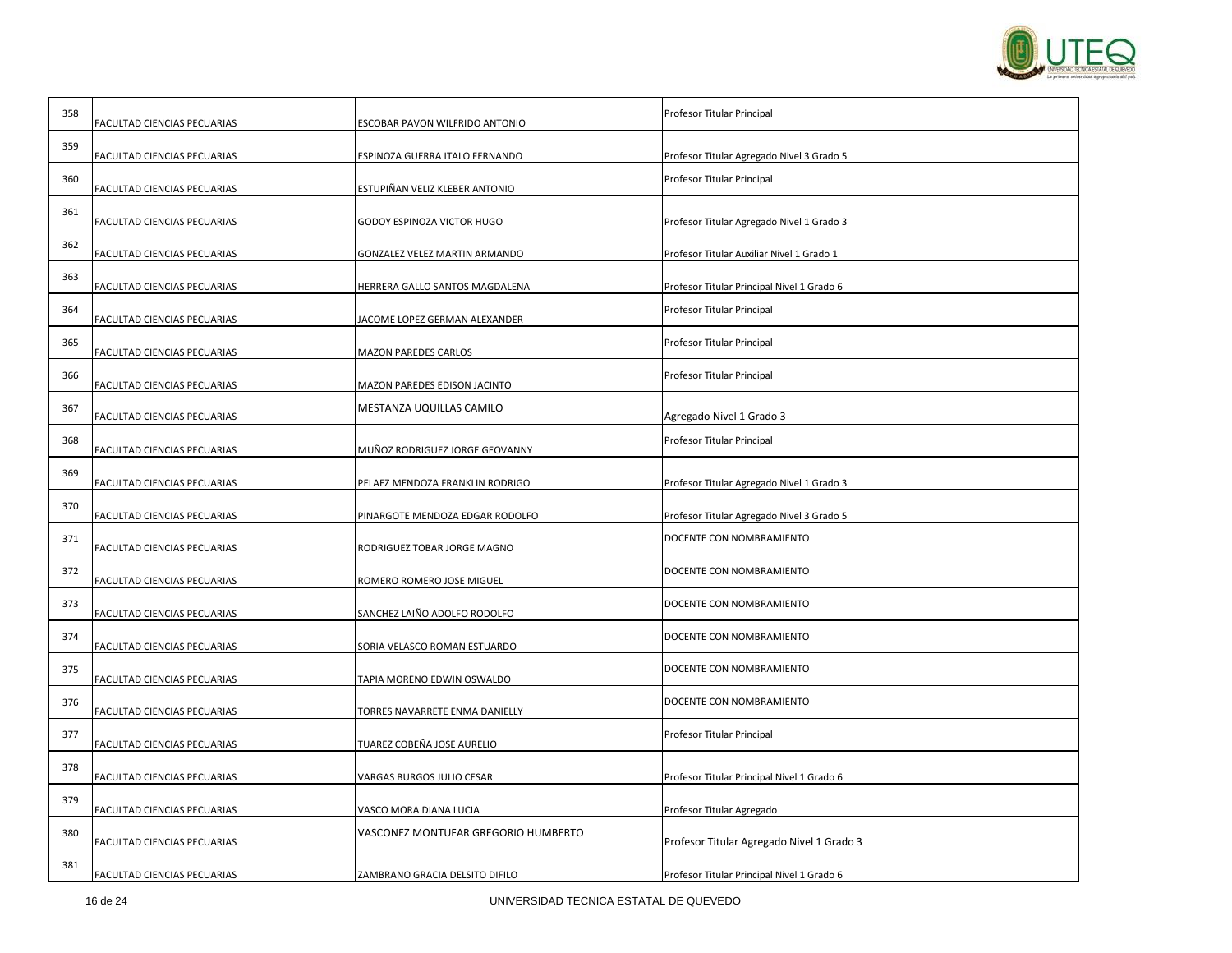

| 382 | FACULTAD CIENCIAS PECUARIAS        | ALVAREZ MORALES ELSA LEUVANY                                         | Profesor Titular Auxiliar Nivel 1 Grado 1 |
|-----|------------------------------------|----------------------------------------------------------------------|-------------------------------------------|
| 383 | UNIDAD DE ESTUDIOS A DISTANCIA     | ALVAREZ PERDOMO GUIDO RODOLFO                                        | Profesor Titular Auxiliar Nivel 1 Grado 1 |
| 384 | UNIDAD DE ESTUDIOS A DISTANCIA     | CEDEÑO BRIONES ALEX GEOVANNY                                         | Profesor Titular Auxiliar Nivel 1 Grado 1 |
| 385 |                                    |                                                                      |                                           |
| 386 | UNIDAD DE ESTUDIOS A DISTANCIA     | ESPINOZA CARRILLO JOSE FRANCISCO                                     | Profesor Titular Auxiliar Nivel 1 Grado 1 |
| 387 | UNIDAD DE ESTUDIOS A DISTANCIA     | FUENTES YANEZ EDISON NAPOLEON                                        | Profesor Titular Auxiliar Nivel 1 Grado 1 |
| 388 | UNIDAD DE ESTUDIOS A DISTANCIA     | GUEVARA SANTANA FREDDY JAVIER                                        | Profesor Titular Auxiliar Nivel 1 Grado 1 |
|     | UNIDAD DE ESTUDIOS A DISTANCIA     | HARO CHONG ALEXANDRA ELIZABETH                                       | Profesor Titular Auxiliar Nivel 1 Grado 1 |
| 389 | UNIDAD DE ESTUDIOS A DISTANCIA     | IBERIO ROCA FRANCISCO FLORENCIO                                      | Profesor Titular Agregado Nivel 1 Grado 3 |
| 390 | UNIDAD DE ESTUDIOS A DISTANCIA     | MANJARREZ FUENTES NELLY NARCISA                                      | Profesor Titular Principal                |
| 391 | UNIDAD DE ESTUDIOS A DISTANCIA     | OSORIO SANCHEZ ANA VERONICA                                          | Profesor Titular Agregado Nivel 1 Grado 3 |
| 392 | UNIDAD DE ESTUDIOS A DISTANCIA     | PALLAROSO GRANIZO ROSA YOLANDA                                       | Profesor Titular Auxiliar Nivel 1 Grado 1 |
| 393 |                                    |                                                                      |                                           |
| 394 | UNIDAD DE ESTUDIOS A DISTANCIA     | REYES BERMEO MARIANA DEL ROCIO<br>REYEZ PEREZ JUAN JOSE              | Profesor Titular Auxiliar Nivel 1 Grado 1 |
|     | UNIDAD DE ESTUDIOS A DISTANCIA     |                                                                      | Profesor Titular Agregado Nivel 1 Grado 3 |
| 395 | UNIDAD DE ESTUDIOS A DISTANCIA     | RIZZO ZAMORA LAUDEN GEOBACK                                          | Profesor Titular Auxiliar Nivel 1 Grado 1 |
| 396 | UNIDAD DE ESTUDIOS A DISTANCIA     | <b>ODRIGUEZ GAVILANES NANCY MAGALI (licencia sin sueldo estudio:</b> | Profesor Titular Principal                |
| 397 | UNIDAD DE ESTUDIOS A DISTANCIA     | SUAREZ FERNANDEZ GEOVANNY ROSENDO                                    | Profesor Titular Auxiliar Nivel 1 Grado 1 |
| 398 | UNIDAD DE ESTUDIOS A DISTANCIA     | TOVAR PEREZ MAXIMO ARISTIDES                                         | Profesor Titular Principal                |
| 399 | UNIDAD DE ESTUDIOS A DISTANCIA     | VALVERDE MOREIRA HECTOR ENRIQUE                                      | Profesor Titular Auxiliar Nivel 1 Grado 1 |
| 400 |                                    |                                                                      |                                           |
|     | UNIDAD DE ESTUDIOS A DISTANCIA     | VELASCO MARTINEZ ALFONSO EDUARDO                                     | Profesor Titular Auxiliar Nivel 1 Grado 1 |
| 401 | UNIDAD DE ESTUDIOS A DISTANCIA     | ZAMBRANO BARROS NUVIA AURORA                                         | Profesor Titular Auxiliar Nivel 1 Grado 1 |
| 402 | DIRECCION ACADEMICA                | FIGUEREDO SANCHEZ LORENZO ORLANDO                                    | DOCENTE CONTRATADO (LABORATORISTA)        |
| 403 | FACULTAD CIENCIAS DE LA INGENIERIA | VALLEJO SINCHIGUANO CRISTIAN ALEJANDO                                | LABORATORISTA                             |
| 404 | FACULTAD CIENCIAS DE LA INGENIERIA | ANCIANI GONZALEZ DALMIRO ANTONIO                                     | DOCENTE CONTRATADO                        |
| 405 | FACULTAD CIENCIAS DE LA INGENIERIA | ARELLANO ORTIZ GABRIEL ALEJANDRO                                     | DOCENTE CONTRATADO                        |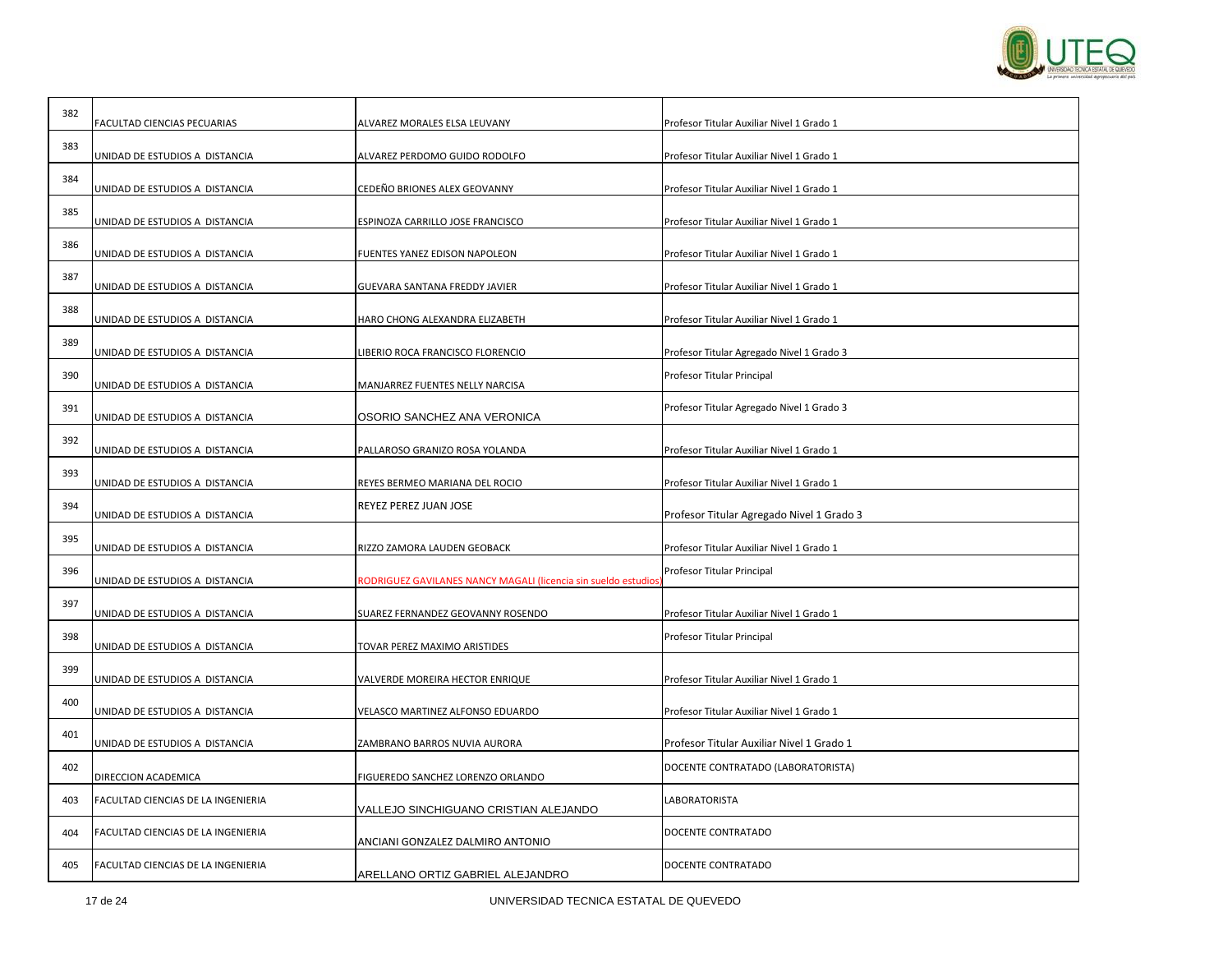

| 406 | FACULTAD CIENCIAS DE LA INGENIERIA | CANSING CHOLOTA CELSA CELINDA         | DOCENTE CONTRATADO |
|-----|------------------------------------|---------------------------------------|--------------------|
| 407 | FACULTAD CIENCIAS DE LA INGENIERIA | CEPEDA BASANTES CARLOS ALFONSO        | DOCENTE CONTRATADO |
| 408 | FACULTAD CIENCIAS DE LA INGENIERIA | CHILIGUANO TORRES PAULO ESTEBAN       | DOCENTE CONTRATADO |
| 409 | FACULTAD CIENCIAS DE LA INGENIERIA | CORTEZ ESPINOZA ANDREA CRISTINA       | DOCENTE CONTRATADO |
| 410 | FACULTAD CIENCIAS DE LA INGENIERIA | BUSTILLOS MOLINA IRENE TERESA         | DOCENTE CONTRATADO |
| 411 | FACULTAD CIENCIAS DE LA INGENIERIA | DIAZ CHANG BOLIVAR AGUSTIN            | DOCENTE CONTRATADO |
| 412 | FACULTAD CIENCIAS DE LA INGENIERIA | DIAZ CASANOVA YURIDIA                 | DOCENTE CONTRATADO |
| 413 | FACULTAD CIENCIAS DE LA INGENIERIA | GARCIA SAQUICELA MARCELO RODRIGO      | DOCENTE CONTRATADO |
| 414 | FACULTAD CIENCIAS DE LA INGENIERIA | GUERRERO GOYES KENYA ANMARIT          | DOCENTE CONTRATADO |
| 415 | FACULTAD CIENCIAS DE LA INGENIERIA | <b>GUTIERREZ MORALES EBERTO PABLO</b> | DOCENTE CONTRATADO |
| 416 | FACULTAD CIENCIAS DE LA INGENIERIA | HERRERA SOLER MARIO                   | DOCENTE CONTRATADO |
| 417 | FACULTAD CIENCIAS DE LA INGENIERIA | LAVERDE ALBARRACIN CRISTIAN           | DOCENTE CONTRATADO |
| 418 | FACULTAD CIENCIAS DE LA INGENIERIA | EON GANCHOZO MANUEL UBALDO            | DOCENTE CONTRATADO |
| 419 | FACULTAD CIENCIAS DE LA INGENIERIA | MARCILLO VERA FABRICIO ROLANDO        | DOCENTE CONTRATADO |
| 420 | FACULTAD CIENCIAS DE LA INGENIERIA | MARTINEZ GARCES ROSMAIRA DEL SOCORRO  | DOCENTE CONTRATADO |
| 421 | FACULTAD CIENCIAS DE LA INGENIERIA | MARTINEZ HERNANDEZ ALINA              | DOCENTE CONTRATADO |
| 422 | FACULTAD CIENCIAS DE LA INGENIERIA | MENACE ALMEA MOISES ARTURO            | DOCENTE CONTRATADO |
| 423 | FACULTAD CIENCIAS DE LA INGENIERIA | MEZA BONE GARY                        | DOCENTE CONTRATADO |
| 424 | FACULTAD CIENCIAS DE LA INGENIERIA | MOREIRA MACIAS ROBERT WILLIAM         | DOCENTE CONTRATADO |
| 425 | FACULTAD CIENCIAS DE LA INGENIERIA | NASIMBA MEDINA VICTOR FERNANDO        | DOCENTE CONTRATADO |
| 426 | FACULTAD CIENCIAS DE LA INGENIERIA | NAVARRETE GOMEZ ROGELIO               | DOCENTE CONTRATADO |
| 427 | FACULTAD CIENCIAS DE LA INGENIERIA | PEREZ CRUZ ISABEL                     | DOCENTE CONTRATADO |
| 428 | FACULTAD CIENCIAS DE LA INGENIERIA | PIÑEIRO VIVAS TATIANA CECILIA         | DOCENTE CONTRATADO |
| 429 | FACULTAD CIENCIAS DE LA INGENIERIA | TORRES QUIJIJE ANGEL IVAN             | DOCENTE CONTRATADO |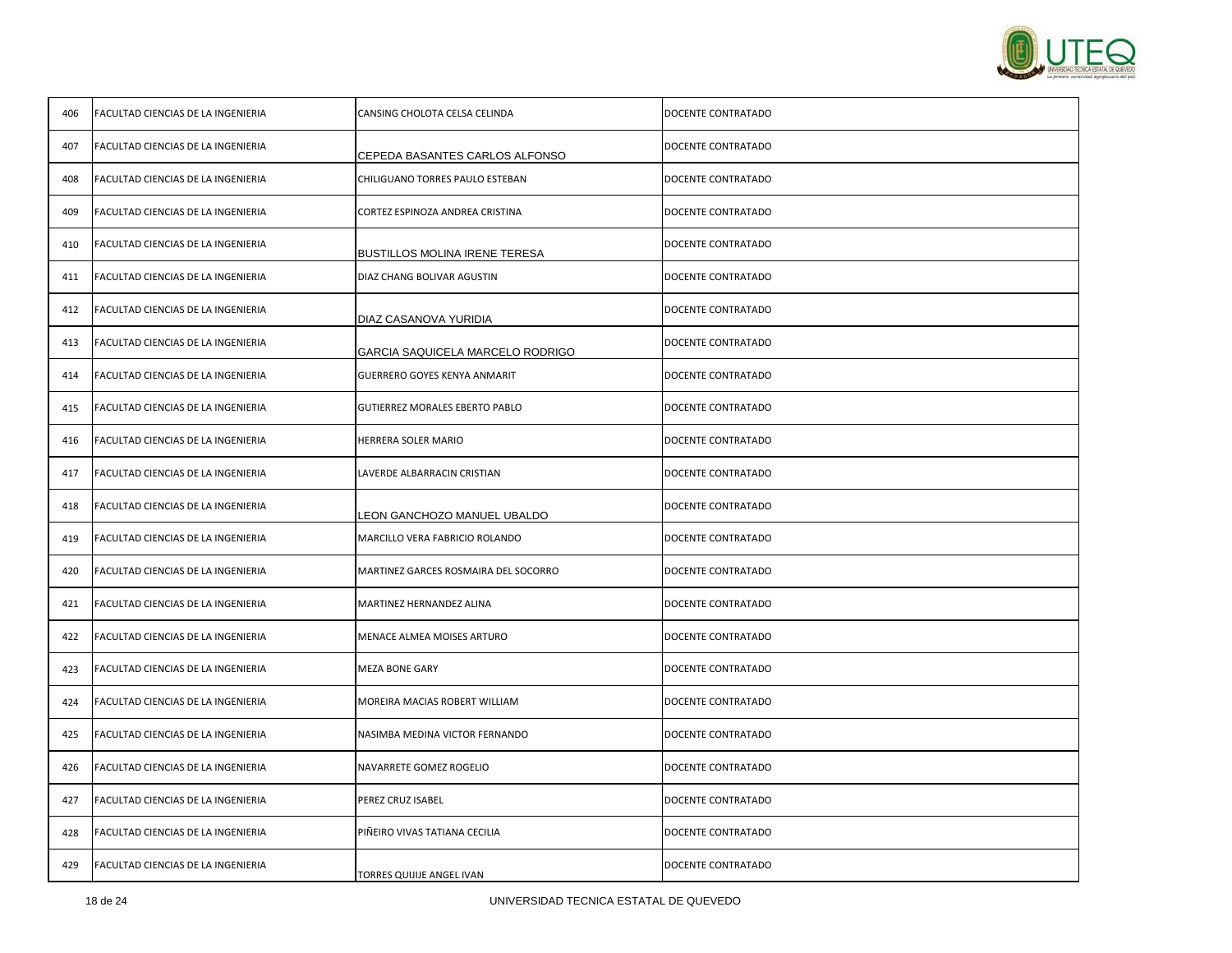

| 430 | FACULTAD CIENCIAS DE LA INGENIERIA | PORTILLA OLVERA GILBERTO ELIAS                                               | DOCENTE CONTRATADO |
|-----|------------------------------------|------------------------------------------------------------------------------|--------------------|
| 431 | FACULTAD CIENCIAS DE LA INGENIERIA | PURIS CACERES AMILKAR YUDIER                                                 | DOCENTE CONTRATADO |
| 432 | FACULTAD CIENCIAS DE LA INGENIERIA | SAA SALTOS JORGE WILSON                                                      | DOCENTE CONTRATADO |
| 433 | FACULTAD CIENCIAS DE LA INGENIERIA | SAMANIEGO MENA EDUARDO AMABLE                                                | DOCENTE CONTRATADO |
| 434 | FACULTAD CIENCIAS DE LA INGENIERIA | TORRES TORRES RUTH ISABEL                                                    | DOCENTE CONTRATADO |
| 435 | FACULTAD CIENCIAS DE LA INGENIERIA | TRIANA LITARDO FREDDY ENRIQUE                                                | DOCENTE CONTRATADO |
| 436 | FACULTAD CIENCIAS DE LA INGENIERIA | TUBAY VERGARA JOSE LUIS                                                      | DOCENTE CONTRATADO |
| 437 | FACULTAD CIENCIAS DE LA INGENIERIA | VIERA CARCACHE OSMAR                                                         | DOCENTE CONTRATADO |
| 438 | FACULTAD CIENCIAS DE LA INGENIERIA | VILLARROEL BASTIDAS JOSE VICENTE                                             | DOCENTE CONTRATADO |
| 439 | FACULTAD CIENCIAS DE LA INGENIERIA | VINCES LLAGUNO LEONARDO SANTIAGO                                             | DOCENTE CONTRATADO |
| 440 | FACULTAD CIENCIAS DE LA INGENIERIA | VINUEZA MENDOZA GLENN WALTER                                                 | DOCENTE CONTRATADO |
| 441 | FACULTAD CIENCIAS DE LA INGENIERIA | ESPINOSA DELGADO LUIS FELIPE                                                 | DOCENTE CONTRATADO |
| 442 | FACULTAD DE CIENCIAS AGRARIAS      | BAYAS ZAMORA ABRAHAM ADALBERTO                                               | DOCENTE CONTRATADO |
| 443 | FACULTAD DE CIENCIAS AGRARIAS      | BERMEO TOLEDO CESAR RAMIRO                                                   | DOCENTE CONTRATADO |
| 444 | FACULTAD DE CIENCIAS AGRARIAS      | BRAVO SALVATIERRA JEFFERSON XAVIER                                           | DOCENTE CONTRATADO |
| 445 | FACULTAD DE CIENCIAS AGRARIAS      | LLERENA RAMOS LUIS TARQUINO                                                  | DOCENTE CONTRATADO |
| 446 | FACULTAD DE CIENCIAS AGRARIAS      | MACIAS VELIZ JOSE NOLBERTO                                                   | DOCENTE CONTRATADO |
| 447 | FACULTAD DE CIENCIAS AGRARIAS      | RAMOS CORRALES PABLO CESAR                                                   | DOCENTE CONTRATADO |
| 448 | FACULTAD DE CIENCIAS AGRARIAS      | RIVERO HERRADA MARISOL                                                       | DOCENTE CONTRATADO |
| 449 | FACULTAD DE CIENCIAS AGRARIAS      | SALTOS VELIZ CESAR RENE                                                      | DOCENTE CONTRATADO |
| 450 | FACULTAD DE CIENCIAS AGRARIAS      | VARAS MAENZA CESAR CRISTOBAL                                                 | DOCENTE CONTRATADO |
| 451 | FACULTAD DE CIENCIAS AGRARIAS      | SUAREZ CAPELLO CARMEN (CONTRATOS POR SERVICIOS PROFESIONA DOCENTE CONTRATADO |                    |
| 452 | FACULTAD DE CIENCIAS AMBIENTALES   | BRAVO MINDA LUIS EDMUNDO                                                     | DOCENTE CONTRATADO |
| 453 | FACULTAD DE CIENCIAS AMBIENTALES   | CASTRO OLAYA JESSENIA ROSANNA                                                | DOCENTE CONTRATADO |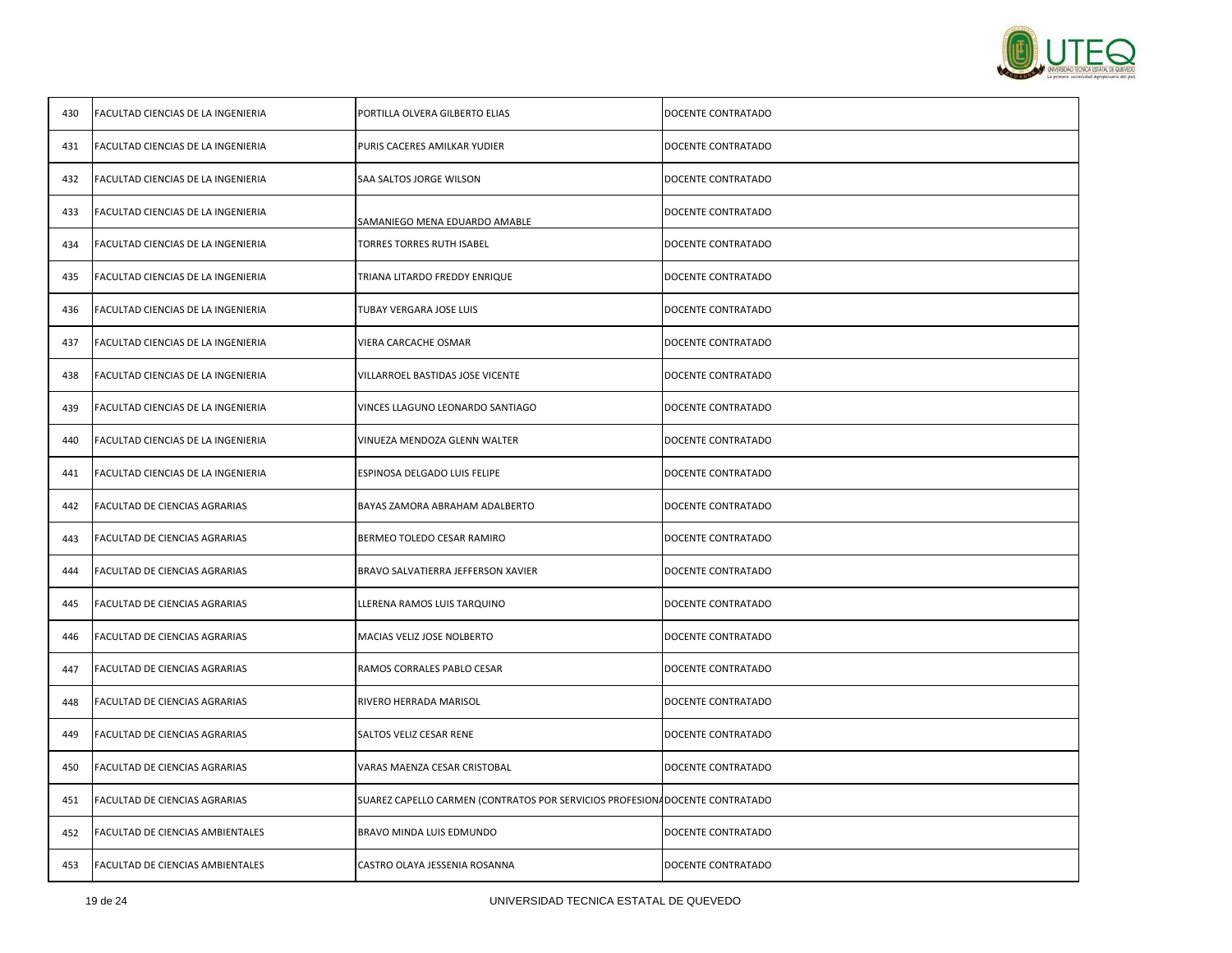

| 454 | FACULTAD DE CIENCIAS AMBIENTALES   | CEDEÑO MUÑOZ JOEL ALBERTO           | DOCENTE CONTRATADO |
|-----|------------------------------------|-------------------------------------|--------------------|
| 455 | FACULTAD DE CIENCIAS AMBIENTALES   | CRUZ ROSERO NICOLAS JAVIER          | DOCENTE CONTRATADO |
| 456 | FACULTAD DE CIENCIAS AMBIENTALES   | GUERRERO CHUEZ NORMA MARIA          | DOCENTE CONTRATADO |
| 457 | FACULTAD DE CIENCIAS AMBIENTALES   | HERRERA ANANGONO ROBERTO CARLOS     | DOCENTE CONTRATADO |
| 458 | FACULTAD DE CIENCIAS AMBIENTALES   | JAIMEZ ARELLANO RAMON EDUARDO       | DOCENTE CONTRATADO |
| 459 | FACULTAD DE CIENCIAS AMBIENTALES   | JIMENEZ ROMERO EDWIN MIGUEL         | DOCENTE CONTRATADO |
| 460 | FACULTAD DE CIENCIAS AMBIENTALES   | LAW BLANCO GUILLERMO                | DOCENTE CONTRATADO |
| 461 | FACULTAD DE CIENCIAS AMBIENTALES   | LOPEZ TOBAR ROLANDO MANUEL          | DOCENTE CONTRATADO |
| 462 | FACULTAD DE CIENCIAS AMBIENTALES   | PAZMIÑO RODRÍGUEZ JULIO CÉSAR       | DOCENTE CONTRATADO |
| 463 | FACULTAD DE CIENCIAS AMBIENTALES   | PUPO KAIRUZ ALBA ROSA               | DOCENTE CONTRATADO |
| 464 | FACULTAD DE CIENCIAS AMBIENTALES   | SOLIS BARROS TITO RIGOBERTO         | DOCENTE CONTRATADO |
| 465 | FACULTAD DE CIENCIAS AMBIENTALES   | TAPIA VERA CARLOS ARMANDO           | DOCENTE CONTRATADO |
| 466 | FACULTAD DE CIENCIAS AMBIENTALES   | URDANIGO ZAMBRANO JUAN PABLO        | DOCENTE CONTRATADO |
| 467 | FACULTAD DE CIENCIAS AMBIENTALES   | VERA COELLO DANILO ISAAC            | DOCENTE CONTRATADO |
| 468 | FACULTAD DE CIENCIAS AMBIENTALES   | VILLACIS CALDERON ANNABELLE CECILIA | DOCENTE CONTRATADO |
| 469 | FACULTAD DE CIENCIAS AMBIENTALES   | YEPEZ ROSADO ANGEL JOEL             | DOCENTE CONTRATADO |
| 470 | FACULTAD DE CIENCIAS AMBIENTALES   | KANG BARZOLA VERONICA KATHERIN      | DOCENTE CONTRATADO |
| 471 | FACULTAD DE CIENCIAS AMBIENTALES   | NOVILLO CELLERI JOHNNY              | DOCENTE CONTRATADO |
| 472 | FACULTAD DE CIENCIAS AMBIENTALES   | AGUAYO CARVAJAL VERONICA ROSALVA    | DOCENTE CONTRATADO |
| 473 | FACULTAD DE CIENCIAS EMPRESARIALES | ARBOLEDA CASTRO LORENA VANESSA      | DOCENTE CONTRATADO |
| 474 | FACULTAD DE CIENCIAS EMPRESARIALES | BUSTAMANTE VERA FREDDY HERNAN       | DOCENTE CONTRATADO |
| 475 | FACULTAD DE CIENCIAS EMPRESARIALES | CANO INTRIAGO JUAN CARLOS           | DOCENTE CONTRATADO |
| 476 | FACULTAD DE CIENCIAS EMPRESARIALES | CRUZ ROSERO EDWIN WILMER            | DOCENTE CONTRATADO |
| 477 | FACULTAD DE CIENCIAS EMPRESARIALES | FLORES JAEN MIREYA PATRICIA         | DOCENTE CONTRATADO |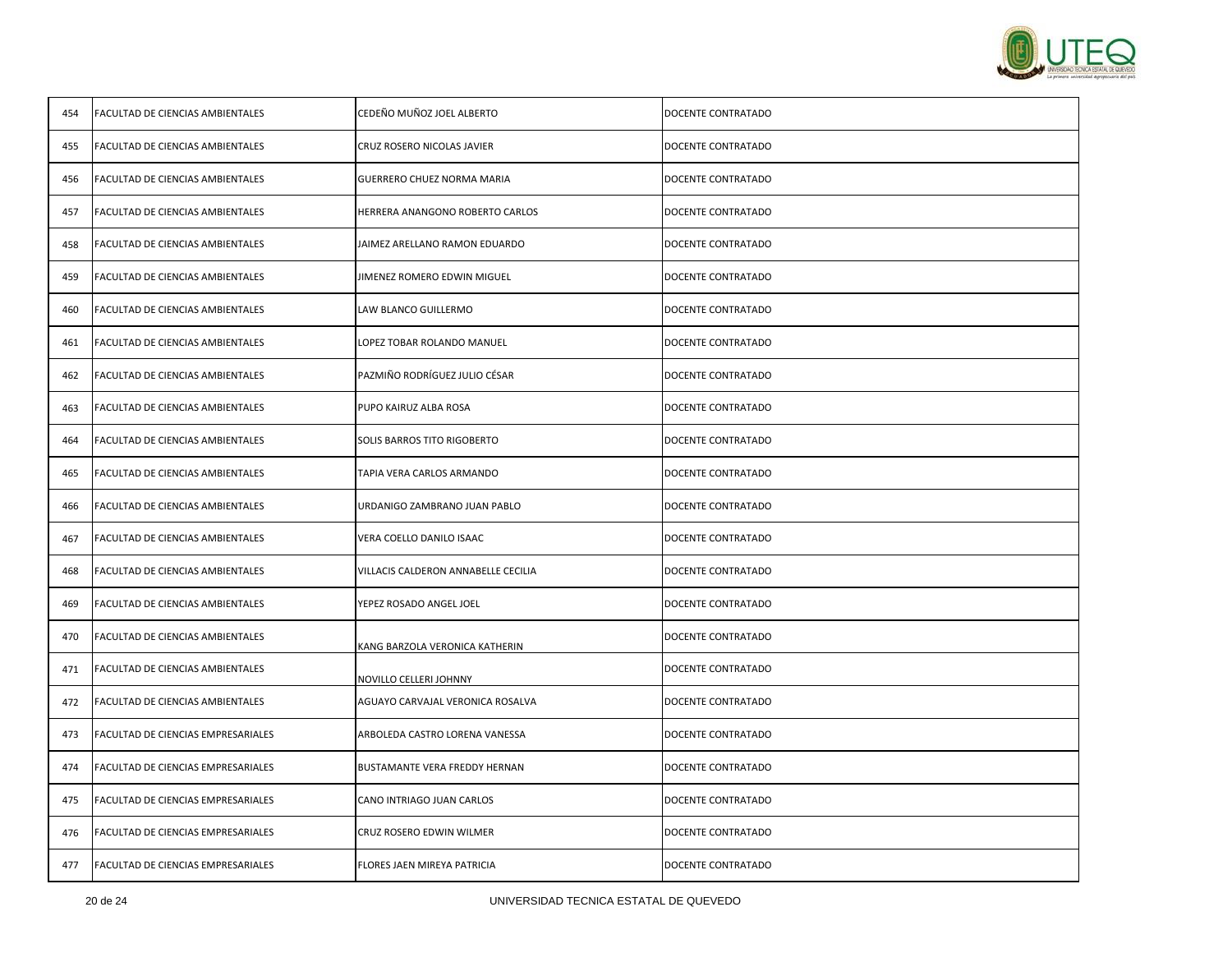

| 478 | FACULTAD DE CIENCIAS EMPRESARIALES | <b>GALLO FONSECA VICTOR</b>         | DOCENTE CONTRATADO |
|-----|------------------------------------|-------------------------------------|--------------------|
| 479 | FACULTAD DE CIENCIAS EMPRESARIALES | <b>GARCIA CORAL JOHNN ANDRES</b>    | DOCENTE CONTRATADO |
| 480 | FACULTAD DE CIENCIAS EMPRESARIALES | GUZMAN MACIAS MARIA DEL CARMEN      | DOCENTE CONTRATADO |
| 481 | FACULTAD DE CIENCIAS EMPRESARIALES | JARAMILLO MIELES SILVIA LORENA      | DOCENTE CONTRATADO |
| 482 | FACULTAD DE CIENCIAS EMPRESARIALES | MIRANDA ULLÓN PEDRO CLAVEL          | DOCENTE CONTRATADO |
| 483 | FACULTAD DE CIENCIAS EMPRESARIALES | MORENO CEDEÑO GUIDO MARCELO         | DOCENTE CONTRATADO |
| 484 | FACULTAD DE CIENCIAS EMPRESARIALES | MOREIRA MACIAS ROBERT WILLIAM       | DOCENTE CONTRATADO |
| 485 | FACULTAD DE CIENCIAS EMPRESARIALES | MURILLO LIMONEZ ROSA KARINA         | DOCENTE CONTRATADO |
| 486 | FACULTAD DE CIENCIAS EMPRESARIALES | NUÑEZ BARTOLOME ELIZABETH JULIANA   | DOCENTE CONTRATADO |
| 487 | FACULTAD DE CIENCIAS EMPRESARIALES | ORTEGA CABRERA RUDY IVONNE          | DOCENTE CONTRATADO |
| 488 | FACULTAD DE CIENCIAS EMPRESARIALES | PARRA GAVILANES DANIEL              | DOCENTE CONTRATADO |
| 489 | FACULTAD DE CIENCIAS EMPRESARIALES | PORTILLA MENENDEZ ALEXI FABIAN      | DOCENTE CONTRATADO |
| 490 | FACULTAD DE CIENCIAS EMPRESARIALES | RECALDE AGUILAR LUGARDA MARIA       | DOCENTE CONTRATADO |
| 491 | FACULTAD DE CIENCIAS EMPRESARIALES | RENDON GUERRA GINA DEL PILAR        | DOCENTE CONTRATADO |
| 492 | FACULTAD DE CIENCIAS EMPRESARIALES | RIVERA VELASCO JOSE LUIS            | DOCENTE CONTRATADO |
| 493 | FACULTAD DE CIENCIAS EMPRESARIALES | SANDOVAL CUJI MARTHA MATILDE        | DOCENTE CONTRATADO |
| 494 | FACULTAD DE CIENCIAS EMPRESARIALES | TACHONG ALENCASTRO LAURA            | DOCENTE CONTRATADO |
| 495 | FACULTAD DE CIENCIAS EMPRESARIALES | TARANTO HAON FRANKLIN XAVIER        | DOCENTE CONTRATADO |
| 496 | FACULTAD DE CIENCIAS EMPRESARIALES | ULLON PEREZ MARGARITA CLEMENCIA     | DOCENTE CONTRATADO |
| 497 | FACULTAD DE CIENCIAS EMPRESARIALES | GARCIA ORTEGA LUIS ENRIQUE          | DOCENTE CONTRATADO |
| 498 | FACULTAD DE CIENCIAS EMPRESARIALES | GUAMAN SANCHEZ CRISTIAN FERNANDO    | DOCENTE CONTRATADO |
| 499 | FACULTAD DE CIENCIAS EMPRESARIALES | MOREIRA DUARTE GABRIELA LISETH      | DOCENTE CONTRATADO |
| 500 | FACULTAD DE CIENCIAS EMPRESARIALES | BARRERA ALVAREZ ALEXANDRA ELIZABETH | DOCENTE CONTRATADO |
| 501 | FACULTAD DE CIENCIAS EMPRESARIALES | YONG CHANG EMILIO ALBERTO           | DOCENTE CONTRATADO |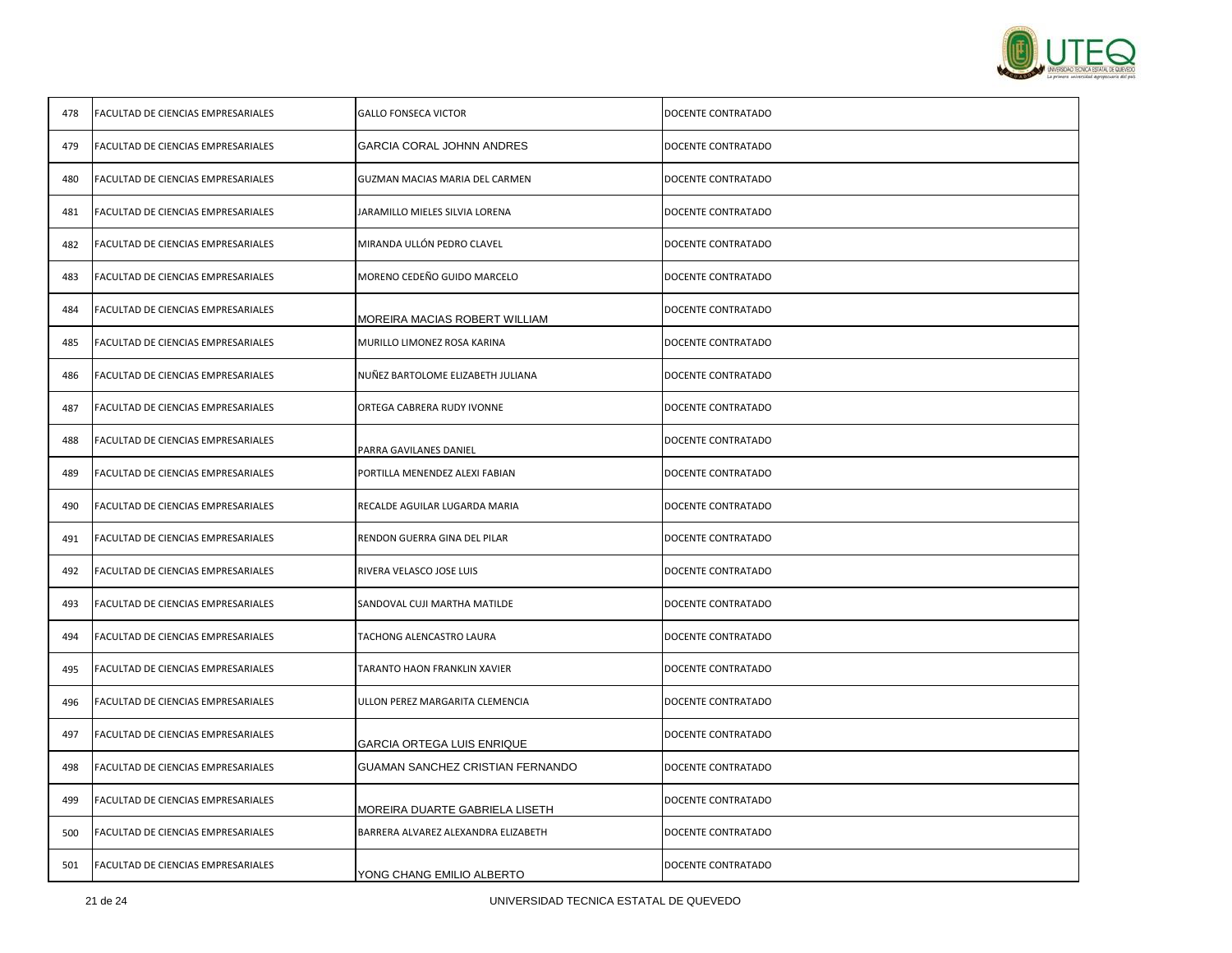

| 502 | FACULTAD DE CIENCIAS EMPRESARIALES | CADENA MIRANDA DIANA ISABEL            | DOCENTE CONTRATADO |
|-----|------------------------------------|----------------------------------------|--------------------|
| 503 | FACULTAD DE CIENCIAS EMPRESARIALES | LOPEZ BUSTAMANTE JAIRO ROLANDO         | DOCENTE CONTRATADO |
| 504 | FACULTAD DE CIENCIAS PECUARIAS     | CARRANZA PATIÑO HELEN MARIA            | DOCENTE CONTRATADO |
| 505 | FACULTAD DE CIENCIAS PECUARIAS     | CEVALLOS FALQUEZ ORLY FERNANDO         | DOCENTE CONTRATADO |
| 506 | FACULTAD DE CIENCIAS PECUARIAS     | COELLO VERA ADALBERTO                  | DOCENTE CONTRATADO |
| 507 | FACULTAD DE CIENCIAS PECUARIAS     | COELLO LOOR CAROL DANIELA              | DOCENTE CONTRATADO |
| 508 | FACULTAD DE CIENCIAS PECUARIAS     | EGUEZ ENRIQUEZ ERIC ALBERTO            | DOCENTE CONTRATADO |
| 509 | FACULTAD DE CIENCIAS PECUARIAS     | ERAZO SOLORZANO CYNTIA YADIRA          | DOCENTE CONTRATADO |
| 510 | FACULTAD DE CIENCIAS PECUARIAS     | FERNANDEZ ESCOBAR ANGEL                | DOCENTE CONTRATADO |
| 511 | FACULTAD DE CIENCIAS PECUARIAS     | GUERRERO CHUEZ RAQUEZ VERONICA         | DOCENTE CONTRATADO |
| 512 | FACULTAD DE CIENCIAS PECUARIAS     | <b>MEZA BONE CARLOS</b>                | DOCENTE CONTRATADO |
| 513 | FACULTAD DE CIENCIAS PECUARIAS     | MORALES RODRIGUEZ WIESTON JAVIER       | DOCENTE CONTRATADO |
| 514 | FACULTAD DE CIENCIAS PECUARIAS     | PUENTE JIMENEZ VERONICA DAYANA         | DOCENTE CONTRATADO |
| 515 | FACULTAD DE CIENCIAS PECUARIAS     | QUINTANA ZAMORA JORGE GUSTAVO          | DOCENTE CONTRATADO |
| 516 | FACULTAD DE CIENCIAS PECUARIAS     | RAMOS REMACHE ROMMEL ARTURO            | DOCENTE CONTRATADO |
| 517 | FACULTAD DE CIENCIAS PECUARIAS     | SOTOMAYOR CANTOS IGNACIO ANTONIO       | DOCENTE CONTRATADO |
| 518 | FACULTAD DE CIENCIAS PECUARIAS     | VASQUEZ MORAN JOSE ALFREDO             | DOCENTE CONTRATADO |
| 519 | FACULTAD DE CIENCIAS PECUARIAS     | VELIZ ZAMORA DIANA VERONICA            | DOCENTE CONTRATADO |
| 520 | FACULTAD DE CIENCIAS PECUARIAS     | VERA CHANG JAIME                       | DOCENTE CONTRATADO |
| 521 | FACULTAD DE CIENCIAS PECUARIAS     | YEPEZ MACIAS PIEDAD FRANCISCA          | DOCENTE CONTRATADO |
| 522 | FACULTAD DE CIENCIAS PECUARIAS     | ZAMBRANO MONTES SAMIR ANTONIO          | DOCENTE CONTRATADO |
| 523 | FACULTAD DE CIENCIAS PECUARIAS     | AGUIRRE PEREZ RICARDO GIOJAN           | DOCENTE CONTRATADO |
| 524 | UNIDAD DE ESTUDIOS A DISTANCIA     | ANDAGOYA ARECHUA RONALD FABIAN         | DOCENTE CONTRATADO |
| 525 | UNIDAD DE ESTUDIOS A DISTANCIA     | BALLESTEROS BALLESTEROS ERIKA YESSENIA | DOCENTE CONTRATADO |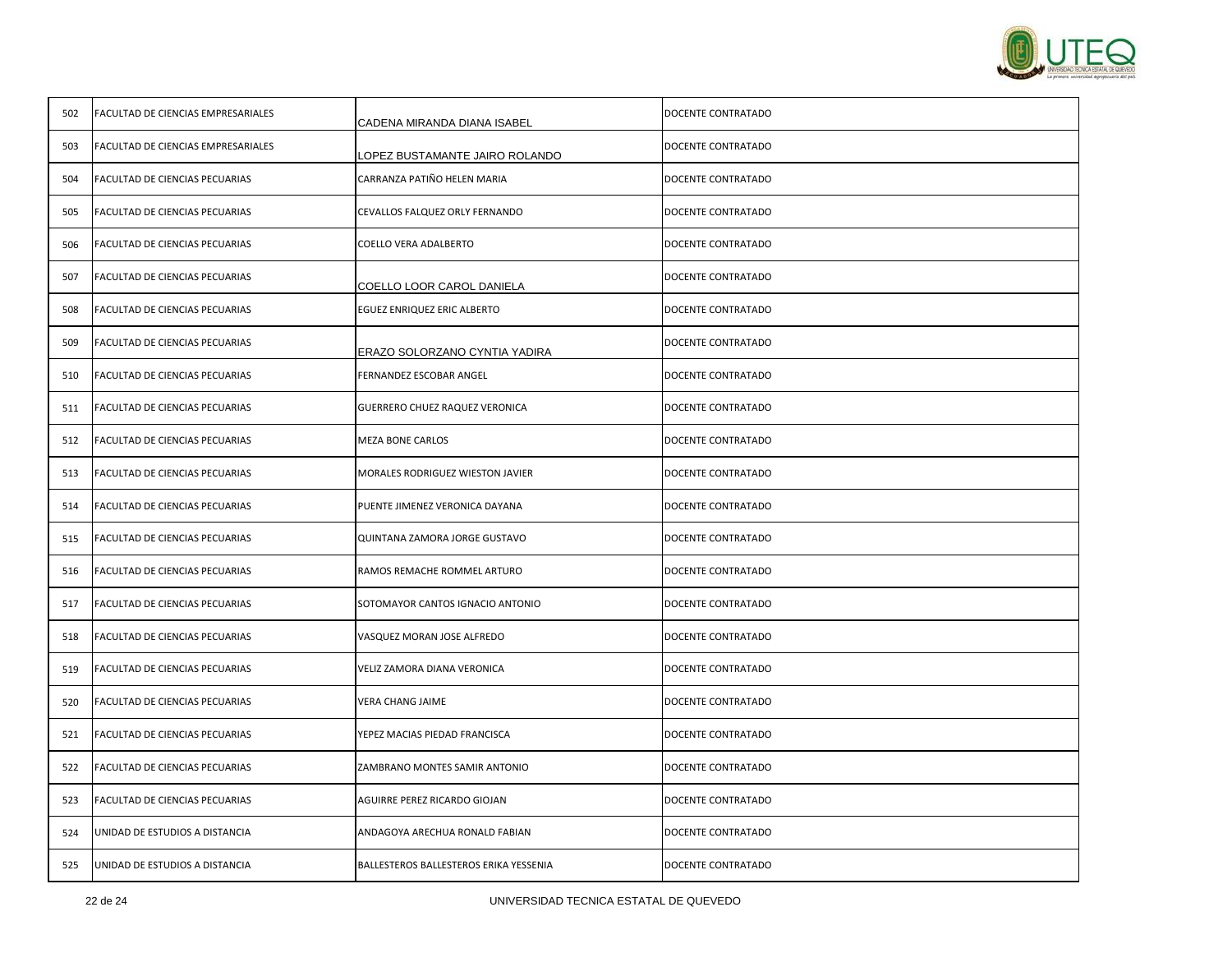

|     | <b>ASESORÍAS / NIVEL DE APOYO</b> |                                   |                    |
|-----|-----------------------------------|-----------------------------------|--------------------|
| 548 | UNIDAD DE ADMISION Y REGISTRO     | LABORDE MEZA JESSENIA             | DOCENTE CONTRATADO |
| 547 | INVESTIGACION                     | CULCAY VELIZ MARISOL              | DOCENTE CONTRATADO |
| 546 | UNIDAD DE ESTUDIOS A DISTANCIA    | ZAMBRANO VEGA CRISTIAN GABRIEL    | DOCENTE CONTRATADO |
| 545 | UNIDAD DE ESTUDIOS A DISTANCIA    | TIRADO RÍOS NORMANDI ROCIO        | DOCENTE CONTRATADO |
| 544 | UNIDAD DE ESTUDIOS A DISTANCIA    | SOLIS GARCIA MARIANA ESTELITA     | DOCENTE CONTRATADO |
| 543 | UNIDAD DE ESTUDIOS A DISTANCIA    | SABANDO AVILA FREDDY AGUSTIN      | DOCENTE CONTRATADO |
| 542 | UNIDAD DE ESTUDIOS A DISTANCIA    | RIZZO ALCIVAR DORIS               | DOCENTE CONTRATADO |
| 541 | UNIDAD DE ESTUDIOS A DISTANCIA    | PLAZA ORMAZA LUIS ARTURO          | DOCENTE CONTRATADO |
| 540 | UNIDAD DE ESTUDIOS A DISTANCIA    | ORTEGA TAPIA IRMA GARDENIA        | DOCENTE CONTRATADO |
| 539 | UNIDAD DE ESTUDIOS A DISTANCIA    | ORTEGA ACOSTA JUAN CARLOS ENRIQUE | DOCENTE CONTRATADO |
| 538 | UNIDAD DE ESTUDIOS A DISTANCIA    | MUÑOZ CORNEJO JENNY ALEXANDRA     | DOCENTE CONTRATADO |
| 537 | UNIDAD DE ESTUDIOS A DISTANCIA    | MENDOZA VARGAS EMMA YOLANDA       | DOCENTE CONTRATADO |
| 536 | UNIDAD DE ESTUDIOS A DISTANCIA    | JACHO SANCHEZ IVAN RODOLFO        | DOCENTE CONTRATADO |
| 535 | UNIDAD DE ESTUDIOS A DISTANCIA    | GUILLIN LLANOS XIMENA MINSHELY    | DOCENTE CONTRATADO |
| 534 | UNIDAD DE ESTUDIOS A DISTANCIA    | <b>GARCIA MACIAS LUIS ORLANDO</b> | DOCENTE CONTRATADO |
| 533 | UNIDAD DE ESTUDIOS A DISTANCIA    | FUENTES ZURITA MARTHA PIEDAD      | DOCENTE CONTRATADO |
| 532 | UNIDAD DE ESTUDIOS A DISTANCIA    | COELLO LEON LUCIANA VITALINA      | DOCENTE CONTRATADO |
| 531 | UNIDAD DE ESTUDIOS A DISTANCIA    | CHABLA GALARZA GUISELLA MAGALY    | DOCENTE CONTRATADO |
| 530 | UNIDAD DE ESTUDIOS A DISTANCIA    | CERVANTES MOLINA XIMENA PAOLA     | DOCENTE CONTRATADO |
| 529 | UNIDAD DE ESTUDIOS A DISTANCIA    | CARRANZA QUIMI WENDY DIANA        | DOCENTE CONTRATADO |
| 528 | UNIDAD DE ESTUDIOS A DISTANCIA    | CABRERA BRAVO CARMEN CECILIA      | DOCENTE CONTRATADO |
| 527 | UNIDAD DE ESTUDIOS A DISTANCIA    | CABEZAS CONGO RONALD ROBERTO      | DOCENTE CONTRATADO |
| 526 | UNIDAD DE ESTUDIOS A DISTANCIA    | <b>BAQUE MITE RENATO FABIAN</b>   | DOCENTE CONTRATADO |